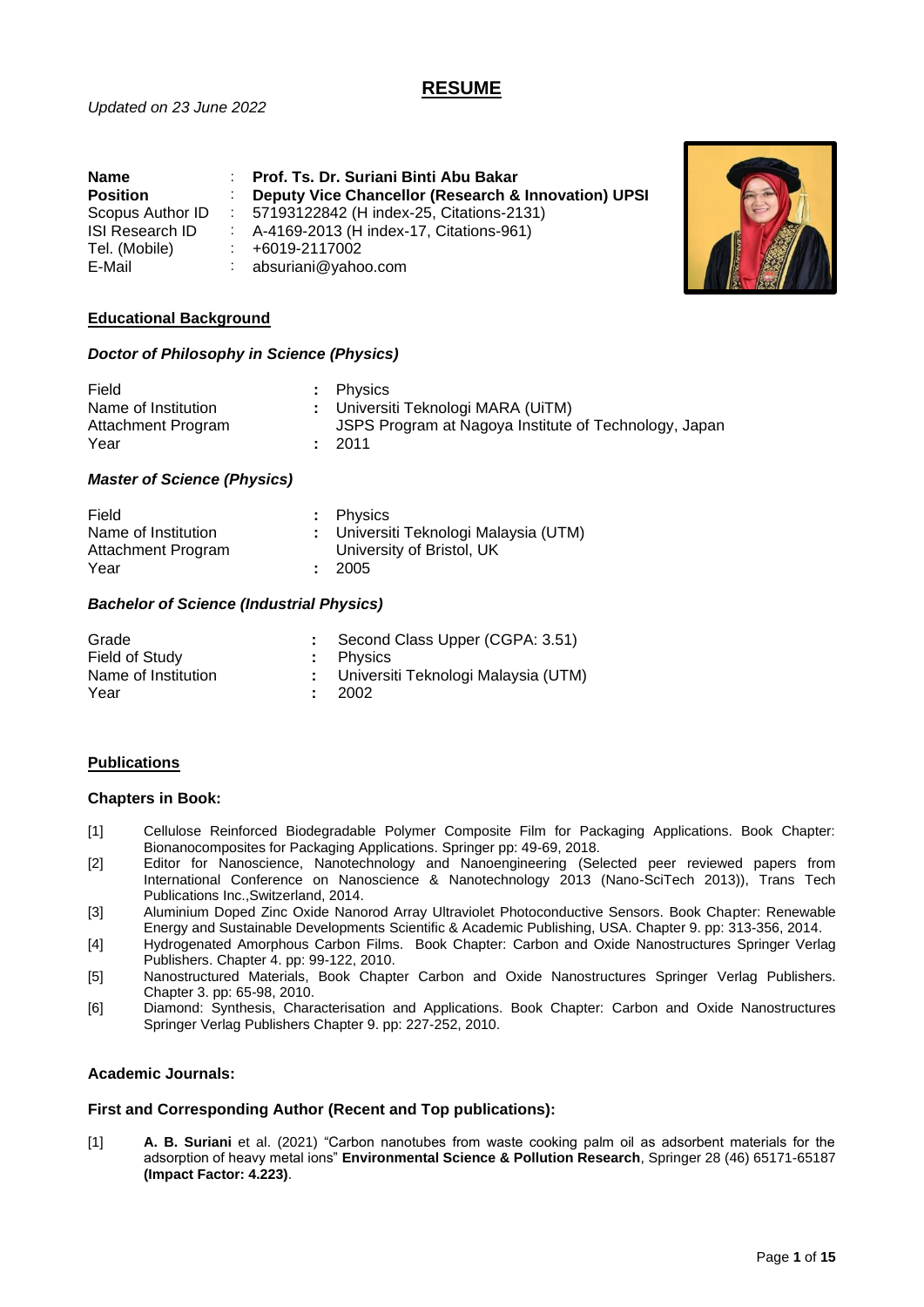- [2] Muqoyyanah, **A. B. Suriani** et al. (2021) "Effect of TiO<sup>2</sup> phase and nanostructures as photoanode on the performance of dye-sensitised solar cells" **Bulletin of Material Science**, Springer 44 (1) 10 **(Impact Factor: 1.392)**.
- [3] N. J. Idris, **A. B. Suriani** et al. (2021) "Photocatalytic performance improvement by utilising go\_mwcnts hybrid solution on sand/zno/tio<sub>2</sub>-based photocatalysts to degrade methylene blue dye" **Environmental Science & Pollution Research**, Springer 28 (6) 6966-6979 **(Impact Factor: 4.223)**.
- [4] R. Mohamat, **A. B. Suriani** et al. (2021) ''Effect of surfactants' tail number on the PVDF/GO/TiO2-based nanofiltration membrane for dye rejection and antifouling performance improvement'' **International Journal of Environmental Research,** Springer 15 (1) 149-161 **(Impact Factor: 2.007)**.
- [5] Muqoyyanah, **A. B. Suriani** et al. (2020) "Synthesis, transfer and application of graphene as a transparent conductive film: A review" **Bulletin of Material Science**, Springer 43 310 **(Impact Factor: 1.392)**.
- [6] **A. B. Suriani** et al. (2019) "Incorporation of electrochemically exfoliated graphene oxide and TiO<sup>2</sup> into polyvinylidene fluoride-basednanofiltration membrane for dye rejection" **Water Air & Soil Pollution,** Springer 230 176 **(Impact Factor: 1.774)**.
- [7] **A. B. Suriani** et al. (2019) "Titanium dioxide/agglomerated free reduced graphene oxide hybrid photoanode film for dye-sensitized solar cells photovoltaic performance improvement" **Nano-Structures & Nano-Objects,**  Elsevier 18 100314 **(CiteScore 2019: 5.6)**.
- [8] **A. B. Suriani et al.** (2019) "Improved DSSC photovoltaic performance using reduced graphene oxide–carbon nanotube/platinum assisted with customised triple tail surfactant as counter electrode and zinc oxide nanowire/titanium dioxide nanoparticle bilayer nanocomposite as photoanode" **Graphene Technology**, **Springer**, https://doi.org/10.1007/s41127-019-00024-x, pp 1-15.
- [9] N. J. Idris, **A. B. Suriani** et al. (2019) "Fabrication of sand/zinc oxide/titanium dioxide nanocomposite as photocatalyst" **Spektra: Jurnal Kajian Pendidikan Sains** vol. 5 pp 122-127.
- [10] R. Mohamat, **A. B. Suriani** et al. (2019) "Fabrication of nanofiltration membrane utilising surfactant via nonsolvent induced phase separation method" **Spektra: Jurnal Kajian Pendidikan Sains** vol. 5 pp 128-133.
- [11] **A. B. Suriani** et al. (2018) "Reduced graphene oxide-multiwalled carbon nanotubes hybrid film with low Pt loading as counter electrode for improved photovoltaic performance of dye-sensitised solar cells." **Journal of Materials Science***:* **Materials in Electronics,** Springer 161 70-83 **(Impact Factor 2017: 2.324)**.
- [12] M. I. Kairi, M. K. N. M. Zuhan, M. Khavarian, B. Vigolo, **A. B**. **Suriani** et al. (2018) "Co-synthesis of large-area graphene and syngas via CVD method from greenhouse gases." **Materials Letters**, Elsevier 227 132-135 **(Impact Factor 2017: 2.687)**.
- [13] **A. B. Suriani** et al. (2018) "Reduced graphene oxide/platinum hybrid counter electrode assisted by custommade triple-tail surfactant and zinc oxide/titanium dioxide bilayer nanocomposite photoanode for enhancement of DSSCs photovoltaic performance." **Optik-International Journal for Light and Electron Optics**, Elsevier 161 70-83 **(Impact Factor 2017: 1.191)**.
- [14] **A. B. Suriani** et al. (2018) "Improving the photovoltaic performance of DSSCs using a combination of mixedphase TiO<sub>2</sub> nanostructure photoanode and agglomerated free reduced graphene oxide counter electrode assisted with hyperbranched surfactant." **Optik-International Journal for Light and Electron Optics**, Elsevier 139 201-208 **(Impact Factor 2017: 1.191)**.
- [15] **A. B. Suriani** et al. (2017) "Electrical Enhancement of Radiation-Vulcanized Natural Rubber Latex Added with Reduced Graphene Oxide Additives for Supercapacitor Electrodes." **Journal of Materials Science**, Springer 52 6611-6622 (**Impact Factor 2017: 2.993)**.
- [16] **A. B. Suriani** et al. (2017) "Enhanced photovoltaic performance using reduced graphene oxide assisted by triple-tail surfactant as an efficient and low-cost counter electrode for dye-sensitized solar cells." **Optik-International Journal for Light and Electron Optics**, Elsevier 139 201-208 **(Impact Factor 2017: 1.191)**.
- [17] **A. B. Suriani** et al. (2016) "Highly conductive electrodes of graphene oxide/natural rubber latex-based electrodes by using a hyper-branched surfactant." **Materials and Design,** Elsevier 99 174–181 **(Impact Factor 2017: 4.525)**.
- [18] **A. B. Suriani** et al. (2015) "A facile one-step method for graphene oxide/natural rubber latex nanocomposite production for supercapacitor applications." **Materials Letters**, Elsevier 161 665-668 **(Impact Factor 2017: 2.687)**.
- [19] **A. B. Suriani** et al., (2016) "Fabrication of vertically aligned carbon nanotubes-zinc oxide nanocomposites and their field electron emission enhancement." **Materials and Design,** Elsevier 656 185–195 (**Impact Factor 2017: 4.525**).
- [20] **A. B. Suriani** et al. (2015) "Amorphous Al-Cu alloy nanowires decorated with carbon spheres synthesised from waste engine oil." **Journal of Alloys and Compound**, Elsevier 642 111-116 **(Impact Factor 2017: 3.779)**.
- [21] **A. B. Suriani** et al. (2016) "Synthesis and field electron emission properties of waste cooking palm oil-based carbon nanotubes coated on different zinc oxide nanostructures." **Journal of Alloys and Compound**, Elsevier 656 368–377 **(Impact Factor 2017: 3.779)**.
- [22] **A. B. Suriani** et al. (2016) "Synthesis of carbon nanofibers from waste chicken fat for field electron emission application." **Materials Research Bulletin**, Elsevier 70 524-529 **(Impact Factor 2017: 2.873)**.
- [23] **A. B. Suriani** et al. (2015) "Enhanced field electron emission of flower-like zinc oxide on zinc oxide nanorods grown on carbon nanotubes." **Materials Letters**, Elsevier 149 66-69 **(Impact Factor 2017: 2.687)**.
- [24] **A. B. Suriani** et al. (2015) "Quasi-aligned carbon nanotubes synthesised from waste engine oil." **Materials Letters**, Elsevier 139 220-223 **(Impact Factor 2017: 2.687)**.
- [25] **A. B. Suriani** et al. (2015) "Synthesis, structural, and field electron emission properties of quasi-aligned carbon nanotubes from gutter oil." **Materials Chemistry and Physics**, Elsevier 165 1-7 **(Impact Factor 2017: 2.210)**.
- [26] **A. B. Suriani** et al. (2016) "Scaled-up prototype of carbon nanotube production system utilizing waste cooking palm oil precursor and its nanocomposite application as supercapacitor electrodes." **J Mater Sci: Mater Electron,** Springer 271 1599–11605 **(Impact Factor 2017: 2.324)**.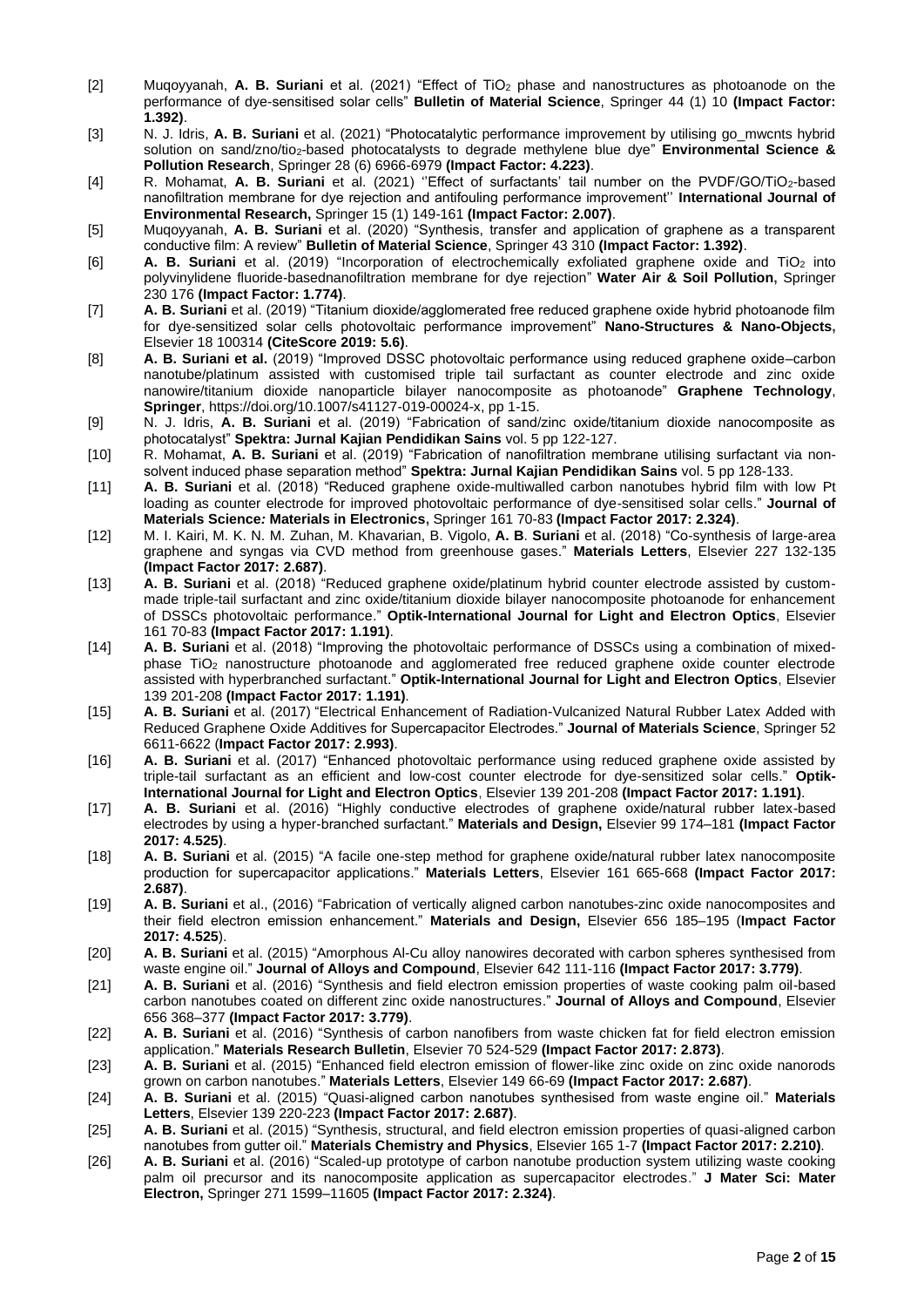- [27] **A. B. Suriani** et al. (2013) "Vertically aligned carbon nanotubes synthesized from waste chicken fat." **Materials Letters**, Elsevier 101 61-64 **(Impact Factor 2017: 2.687)**.
- [28] **A. B. Suriani** et al. (2010) "Vertically aligned carbon nanotubes synthesized from waste cooking palm oil." **Journal of the Ceramics Society of Japan** 118 963-968 **(Impact Factor 2017: 0.846)**.
- [29] **A.B. Suriani** et al. (2009) "Synthesis of vertically aligned carbon nanotubes using natural palm oil as carbon precursor" **Materials Letters**, Elsevier 63 2704-2706 **(Impact Factor 2017: 2.687)**.
- [30] **A.B. Suriani** et al. (2016) "Parametric study of waste chicken fat catalytic chemical vapour deposition for controlled synthesis of vertically aligned carbon nanotubes" **Cogent Physics**, **Taylor Francis** 3 1247486.

### **Co-Authored (Top publications):**

- [31] M. Mariana, …, **A. B. Suriani**, et al. (2022) "Recent trends and future prospects of nanostructured aerogels in water treatment applications" **Journal of Water Process Engineering,** Elsevier 45 102481 **(Impact Factor: 5.485).**
- [32] H. Nasution, …, **A. B. Suriani**, et al. (2022) "Extraction and isolation of cellulose nanofibers from carpet wastes using supercritical carbon dioxide approach" **Polymers,** MDPI 14 (2) 326 **(Impact Factor: 4.329).**
- [33] N. K. A. Hamed, …, **A. B. Suriani,** et al. (2022) "Photocatalytic degradation of methylene blue by flowerlike rutile-phase TiO<sup>2</sup> film grown via hydrothermal method" **Journal of Sol-Gel Science and Technology**, Springer <https://doi.org/10.1007/s10971-021-05691-y> **(Impact Factor: 2.326).**
- [34] L. Jonathan, L. J. Diguna, O. Samy, M. Muqoyyanah, **A. B. Suriani** et al. (2021) "Hybrid organic-inorganic perovskite halide materials for photovoltaics towards their commercialization" **Polymers,** MDPI 14 (5) 1059 **(Impact Factor: 4.329)**.
- [35] H. A. Shabri, …, **A. B. Suriani**, et al. (2021) "Low nickel, ceria zirconia-based micro-tubular solid oxide fuel cell: A study of composition and oxidation using hydrogen and methane fuel" **Sustainability,** MDPI 13 (24) 13789 **(Impact Factor: 3.251).**
- [36] S. Rizal, H. P. S. A. Khalil, …, **A. B. Suriani**, et al. (2021) "Functional properties of Kenaf Bast Fibre Anhtdride modification enhancement with bionanocarbon in polymer nanobiocomposites" **Polymers,** MDPI 13 (23) 4211 **(Impact Factor: 4.329)**
- [37] M. F. Malek, M. Robalah, **A. B. Suriani,** et al. (2021) "The utilization of waste cooking palm oil as a green carbon source for the growth of multilayer graphene" **Journal of Australian Ceramic Society,** Springer 57 (2) 347-358 **(Impact Factor: 1.307)**.
- [38] S. N. M. Sharif, N. Hashim, I. M. Isa, **A. B. Suriani** et al. (2021) "Chitosan as a coating material in enhancing the controlled release behavior of zinc hydroxide nitrate–sodium dodecylsulphate–bispyribac nanocomposite" **Chemical Papers**, Springer 75 (2) 611-627 **(Impact Factor: 1.680)**.
- [39] N. Parimon, M. H. Mamat, I. B. Shameem Banu, N. Vasimalai, M. K. Ahmad, **A. B. Suriani** et al. (2021) "Annealing temperature dependency of structural, optical and electrical characteristics of manganese-doped nickel oxide nanosheet array films for humidity sensing applications" **Nanomaterials and Nanotechnology**, SAGE Journals (Accepted) **(Impact Factor: 2.00)**.
- [40] S. N. M. Sharif, N. Hashim, I. M. Isa, **A. B. Suriani** et al. (2021) "Polymeric nanocomposite-based herbicide of carboxymethyl cellulose coated-zinc/aluminium layered double hydroxide-quinclorac: a controlled release purpose for agrochemicals" **Journal of Polymers and the Environment,** Springer (Accepted) **(Impact Factor: 2.572)**.
- [41] N. K. A. Hamed, M. K. Ahmad, N. H. H. Hairom, A. B. Faridah, M. H. Mamat, A. Mohamed, **A. B. Suriani** et al. (2020) "Dependence of photocatalysis on electron trapping in Ag-doped flowerlike rutile-phase TiO<sup>2</sup> film by facile hydrothermal method" **Applied Surface Science**, Elsevier 534 147571 **(Impact Factor: 6.182)**.
- [42] M. S. Muda, A. Kamari, **A. B. Suriani** et al. (2020) "Chitosan-graphene oxide nanocomposites as watersolubilising agents for retenone pesticide" **Journal of Molecular Liquids**, Elsevier 318 114066 **(Impact Factor: 5.065)**.
- [43] T. Ardyani, A. Mohamed, **A. B. Suriani** et al. (2020) "Electrochemical exfoliation of graphite in nanofibrillated kenaf cellulose (NFC)/surfactant mixture for the development of conductive paper" **Carbohydrate Polymers**, Elsevier 228 11536 **(Impact Factor: 5.158)**.
- [44] N. A. Jamaluddin, A. Mohamed, **A. B. Suriani** et al. (2020) "Highly branched triple-chain surfactant-mediated electrochemical exfoliation of graphite to obtain graphene oxide: Colloidal behavior and application in water treatment" **Physical Chemistry Chemical Physics**, RSC 22 1-15 **(Impact Factor: 3.00)**.
- [45] M. D. Nurhafizah, A. A. Aziz, **A. B. Suriani** et al. (2020) "Low-temperature exfoliated graphene oxide incorporated with different types of natural rubber latex: Electrical and morphological properties and its capacitance performance" **Ceramic International**, Elsevier 46 5610-5622 **(Impact Factor: 3.450)**.
- [46] M. D. Nurhafizah, **A. B. Suriani** et al. (2020) "Effect of voltage applied for graphene oxide/latex nanocomposites produced via electrochemical exfoliation and its application as conductive electrodes" **Diamond & Related Materials**, Elsevier 101 107624 **(Impact Factor: 2.290)**.
- [47] H. P. S. Abdul Khalil, F. Jummaat, E. B. Yahya, N. G. Olaiya, A. S. Adnan, M. Abdat, N. A. M. Nasir, A. S. Halim, U. S. U. Kumar, R. Bairwan, **A. B. Suriani** et al. (2020) "A review on micro- to nanocellulose biopolymer scaffold forming for tissue engineering application" **Polymers**, MDPI 12 2043 **(Impact Factor: 3.426)**.
- [48] M. H. Mamat, N. Parimon , A. S. Ismail , I. B. Shameem Banu , S. Sathik Basha , R. A. Rani , A. S. Zoolfakar , M. F. Malek, **A. B. Suriani** et al. (2020) "Synthesis, structural and optical properties of mesostructured, X-doped NiO (x = Zn, Sn, Fe) nanoflake network films" **Material Research Bulletin**, Elsevier 127 110860 **(Impact factor: 3.355)**.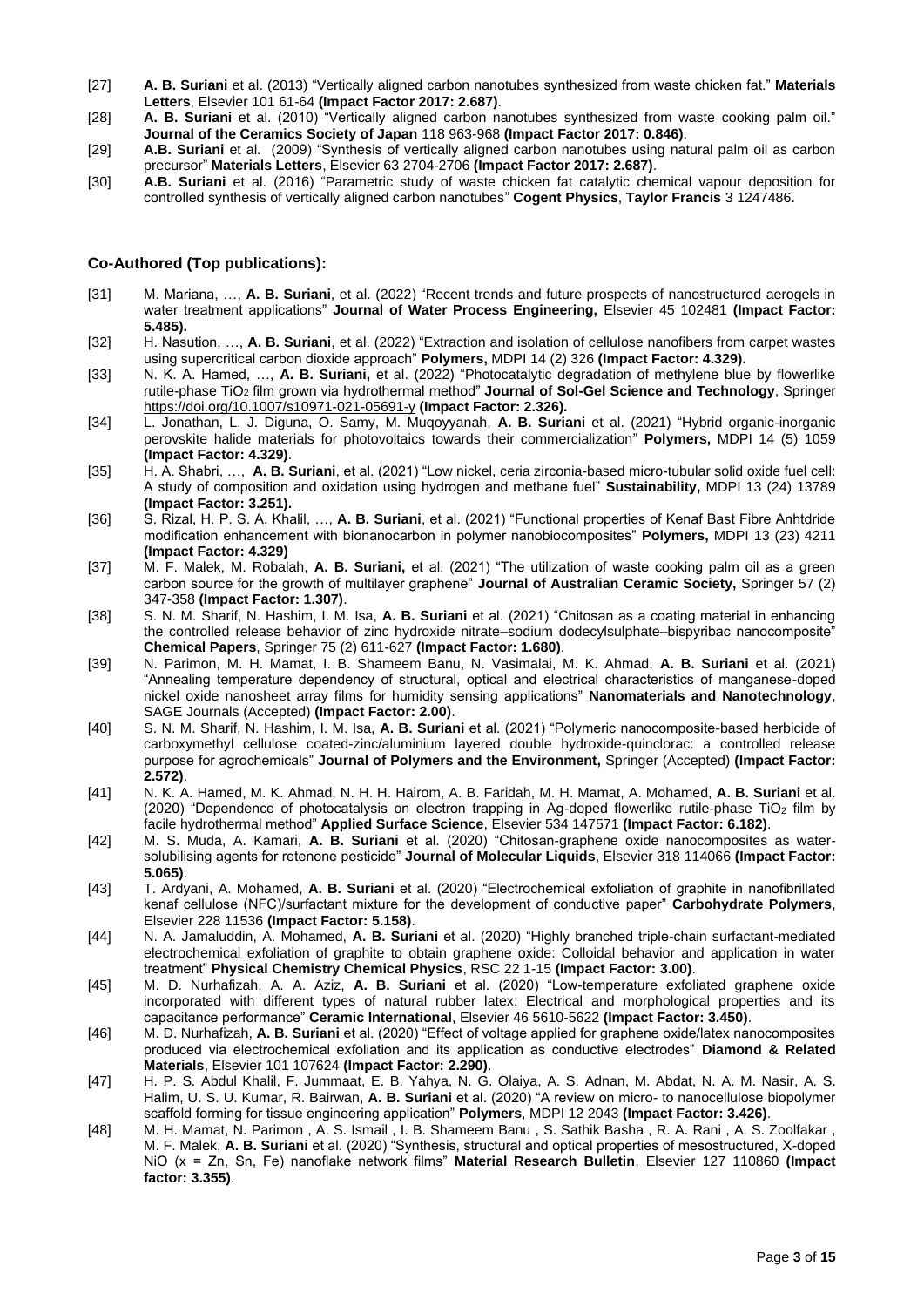- [49] S. N. M. Sharif, N. Hashim, I. M. Isa, **A. B. Suriani** et al. (2020) "The impact of hygroscopic chitosan coating on the controlled release behaviour of zinc hydroxide nitrate sodium dodecylsulphonate-imidacloprid nanocomposite" **New Journal of Chemistry**, RSC (Accepted) **(Impact Factor: 3.069)**.
- [50] S. N. M. Sharif, N. Hashim, I. M. Isa, **A. B. Suriani** et al. (2020) "The influence of chitosan coating on the controlled release behaviour of zinc/aluminium-layered double hydroxide-quinclorac composite" **Materials Chemistry and Physics**, Elsevier 251 123076 **(Impact Factor: 2.781)**.
- [51] S. N. M. Sharif, N. Hashim, I. M. Isa, **A. B. Suriani** et al. (2020) "Chitosan as a coating material in enhancing the controlled release behaviour of zinc hydroxide nitrate–sodium dodecylsulphate–bispyribac nanocomposite" **Chemical Papers**, Springer (Accepted) **(Impact Factor: 1.680)**.
- [52] M. S. Amir Faiz , C. A. Che Azurahanim , Y. Yazid , **A. B. Suriani** et al. (2020) "Preparation and characterization of graphene oxide from tea waste and it's photocatalytic application of TiO2/graphene nanocomposite" **Materials Research Express**, IOP Publishing 7 015613 **(Impact Factor:1.449)**.
- [53] N. J. Ismail, M. H. D Othman, **A. B. Suriani** et al. (2020) "Fabrication of ceramic, hollow-fiber membrane: the effect of bauxite content and sintering temperature" **Clays and Clays Minerals**, Springer (Accepted) **(Impact Factor: 1.03)**.
- [54] A. Norazlina, F. Mohamad, A. Talib, M. K. Ahmad, N. Nafarizal , C. F. Soon, **A. B. Suriani** et al. (2020) "Fabrication rutile-phased TiO<sup>2</sup> film with different concentration of hydrochloric acid towards the performance of dye-sensitized solar cell" **International Journal of Integrated Engineering** 12 115-124 **(Impact Factor: 1.02)**.
- [55] A. Talib, M. K. Ahmad, N. Ahmad, N. Nafarizal, F. Mohamad, C. F. Soon, **A. B. Suriani** et al. (2020) "Performance of dye-sensitized solar cell using size controlled synthesis of TiO<sup>2</sup> nanostructure" **International Journal of Integrated Engineering** 12 106-114 **(Impact Factor: 1.02)**.
- [56] Y. Azlina, M. N. Azlan, **A. B. Suriani** et al. (2020) "Optical properties of graphene oxide-coated tellurite glass for potential fiber optics" **Journal of Non-crystalline Solids,** Elsevier 536 120000 **(Impact Factor: 2.6)**.
- [57] M. Ahmad, M. K. Ahmad, N. Nafarizal, C. F. Soon, **A. B. Suriani** et al. (2020) "Chemisorbed CO<sup>2</sup> molecules on ZnO nanowires (100 nm) surface leading forward enhanced piezoelectric voltage" **Vacuum**, Elsevier 182 109565 **(Impact Factor: 2.906)**.
- [58] M. Z. Musa, M. H. Mamat, N. Vasimalai, I. B. Shameem Banu, M. F. Malek, M. K. Ahmad, **A. B. Suriani** et al. (2020) "Fabrication and structural properties of flower-like TiO<sup>2</sup> nanorod array films grown on glass substrate without FTO layer" **Materials Letters**, Elsevier 273 127902 **(Impact Factor: 2.572)**.
- [59] M. M. Yusoff, M. H. Mamat, M. A. R. Abdullah, A. S. Ismail, M. F. Malek, A. S. Zoolfakar, S. A. M. Al Junid, **A. B. Suriani** et al. (2020) "Coupling heterostructure of thickness-controlled nickel oxide nanosheets layer and titanium dioxide nanorod arrays via immersion route for self-powered solid-state ultraviolet photosensor applications" **Measurement**, Elsevier 149 106982 **(Impact Factor: 2. 791)**.
- [60] M. H. Mohamed, M. H. D Othman, M. Z. M. Yusop, S. K. Hubadillah, Y. Iwamoto, **A. B. Suriani** et al. (2020) "Stability study of triple layer hollow fiber in solid oxide fuel cell with methane as fuel" **Ionics**, Springer **(Impact Factor: 2. 289)**.
- [61] H. M. M. Jin, N. Hashim, I. M. Isa, M. Z. Hussein, **A. B. Suriani** et al. (2020) "Synthesis and characterization of zinc hydroxides nitrates-sodium dodecyl sulphate fluazinam nano hosts for release properties" **Journal of Porous Materials**, Springer **(Impact Factor: 1. 947)**.
- [62] T. Ardyani, A. Mohamed, **A. B. Suriani** et al. (2019) "Surfactants with aromatic headgroups for optimizing properties of graphene/ natural rubber latex composites (NRL): Surfactants with aromatic amine polar heads" **Journal of Colloid and Interface Science**, Elsevier 545 184-194 **(Impact Factor 2017: 4.233)**.
- [63] S. N. M. Sharif, N. Hashim, I. M. Isa, **A. B. Suriani** et al. (2019) "Controlled release formulation of zinc hydroxide nitrate intercalated with sodium dodecylsuphate and bispyribac anions: A novel herbicide nanocomposite for paddy cultivation" Arabian Journal of Chemistry, Elsevier 13 4513-4527 **(Impact Factor: 2.969)**.
- [64] M. H. Mamat, N. Parimon , A. S. Ismail , I. B. Shameem Banu , S. Sathik Basha, G. V. Vijayaraghavan, M. K. Yaakob, **A. B. Suriani** et al. (2019) "Structural, optical, and electrical evolution of sol-gel immersion grown nickel oxide nanosheet array films on aluminium doping" **Journal of Materials Science: Materials in Electronics**, Springer **(Impact factor: 2.019)**.
- [65] S. N. M. Sharif, N. Hashim, I. M. Isa, **A. B. Suriani** et al. (2019) "Surfactant-assisted imidacloprid intercalation of layered zinc hydroxide nitrate: Synthesis, characterisation and controlled release formulation" **Journal of Porous Materials**, Springer **(Impact Factor: 1.947)**.
- [66] N. J. Ismail, M. H. D Othman, R. Kamaludin, M. I. Mohamad Esham, N. A. Ali, M. A. Rahman, J. Jaafar, **A. B. Suriani** (2019) "Characterization of Bauxite as a Potential Natural Photocatalyst for Photodegradation of Textile Dye" **Arabian Journal for Science and Engineering**, Springer **(Impact Factor: 1.092)**.
- [67] Z. Muda, N. Hashim, I. M. Isa, S. Mustafar, **A. B. Suriani** et al. (2019) "Adsolubilisation of thiacloprid pesticide into the layered zinc hydroxide salt intercalated with dodecyl sulphate, for controlled release formulation" **Materials Research Innovation**, Taylor & Francis 24 279-288.
- [68] M. N. Azlan, M. K. Halimah, S. S. Hajer, **A. B. Suriani** et al. (2019) "Enhanced optical performance of tellurite glass doped with samarium nanoparticles for fiber optics application" **Chalcogenide Letters** 16 215-229.
- [69] M. N. Azlan, M. K. Halimah, S. S. Hajer, **A. B. Suriani** et al. (2019) "Electronic polarizability and third-order nonlinearity of Nd3+ doped borotellurite glass for potential optical fiber" **Materials Chemistry and Physics,**  Elsevier 236 121812 **(Impact Factor: 2.781)**.
- [70] M. N. Azlan, S. Z. Shafinas, M. K. Halimah, S. S. Hajer, **A. B. Suriani** et al. (2019) "Dielectric behaviour in erbium-doped tellurite glass for potential high-energy capacitor" Journal of **Materials Science: Materials in Electronic,** Springer **(Impact Factor: 2.019)**.
- [71] N. Hashim, S. N. M. Sharif, Z. Muda, I. M. Isa, **A. B. Suriani** et al. (2019) "Release behavior of dichlorprop from Zn/Al-ldh-dichlorprop nanocomposite into chloride, carbonate and phosphate solutions" **Jurnal Teknologi** 81 1- 10.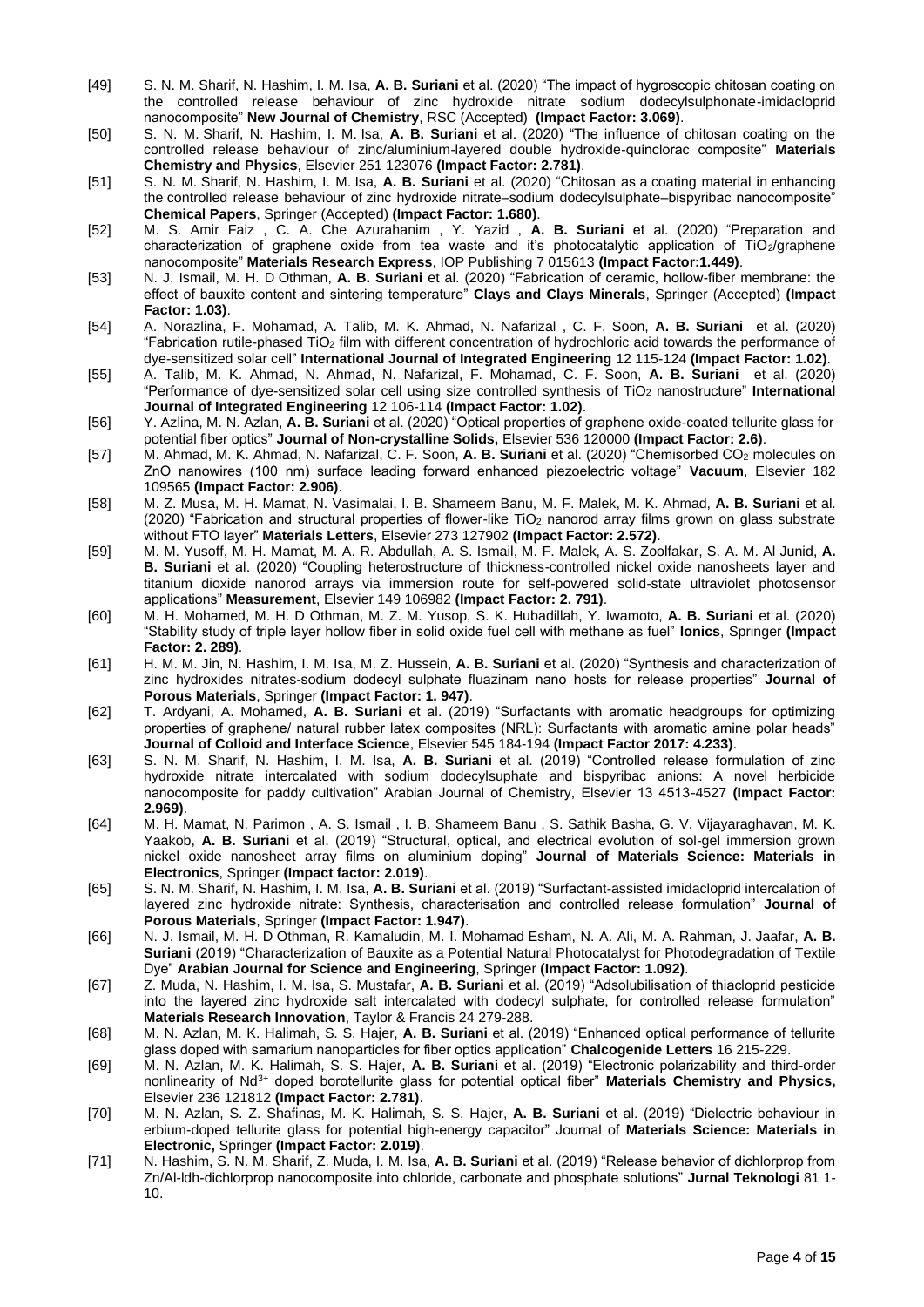- [72] A. S. Ismail, M. H. Mamat, I. B. Shameem Banu, R. Amiruddin, M. F. Malek, N. Parimon, A. S. Zoolfakar, N. D. Md. Sin, **A. B. Suriani** et al. (2019) "Structural modification of ZnO nanorod array through Fe-doping: Ramification on UV and humidity sensing properties" **Nano-Structures & Nano-Objects**, Elsevier 18 100262 (**CiteScore 2018: 2.98**).
- [73] N. Hashim, N. S. Misuan, I. M. Isa, **A. B. Suriani**, et al. (2019) "carboxymethylcellulose-coated magnesiumlayered hydroxide nanocomposite for controlled release of 3-(4-methoxyphenyl)propionic acid" **Arabian Journal of Chemistry**, Elsevier[, https://doi.org/10.1016/j.arabjc.2019.04.004](https://doi.org/10.1016/j.arabjc.2019.04.004) **(Impact Factor 2017: 2.969)**.
- [74] M. A. R. Abdullah, M. H. Mamat, A. S. Ismail, M. F.Malek, **A. B. Suriani** et al. (2019) "Direct and seedless growth of Nickel Oxide nanosheet architectures on ITO using a novel solution immersion method" **Materials Letters**, Elsevier 236 440-464.
- [75] M. H. Mamat, N. Parimon, A. S. Ismail, I. B. S Banu, S. S. Basha, G. V. Vijayaraghavan, M. K. Yaakob, **A. B. Suriani** et al. (2019) "Structural, optical, and electrical evolution of sol–gel-immersion grown nickel oxide nanosheet array films on aluminium doping" **Journal of Materials Science: Materials in Electronics**, Springer, https://doi.org/10.1007/s10854-019-01330-z **(Impact Factor 2017: 2.019)**.
- [76] M. N. Azlan, M. K. Halimah, **A. B. Suriani** et al. (2019) "Upconversion properties of erbium nanoparticles doped tellurite glassesfor high efficient laser glass" **Optics Communications**, Elsevier, https://doi.org/10.1016/j.optcom.2019.05.022 **(Impact Factor 2017: 1.887)**.
- [77] S. M. Mokhtar, M. K. Ahmad, C. F. Soon, N. Nafarizal, **A. B. Suriani** et al. (2018) "High responsivity of ultraviolet sensor-based rutile-phased TiO<sup>2</sup> nanorod arrays using different bias voltage, **Journal of the Australian Ceramic Society,** Springer 56 461-468 **(Impact Factor 2016: 0.744)**.
- [78] M. M. Yusoff, M. H. Mamat, A. S. Ismail, M. F. Malek, A. S. Zoolfakar, **A. B. Suriani** et al. (2018) "Lowtemperature-dependent growth of titanium dioxide nanorod arrays in an improved aqueous chemical growth method for photoelectrochemical ultraviolet sensing" **Journal of Materials Science: Materials in Electronics**, Springer 30 1017–1033 **(Impact Factor 2017: 2.019)**.
- [79] M. I. Kairi, [S. Dayou,](http://pubs.rsc.org/en/results?searchtext=Author%3ASebastian%20Dayou) N. [I. Kairi,](http://pubs.rsc.org/en/results?searchtext=Author%3ANurul%20Izni%20Kairi) **A. B. Suriani** et al. (2018) "Toward high production of graphene flakes A review on recent developments in their synthesis methods and scalability." Journal of Materials Chemistry A, RSC 615010--15026 **(Impact Factor 2017: 9.931).**
- [80] H. P. S. Abdul Khalil, A. Banerjee, C. K. Saurabh, Y. Y. Tye, **A. B. Suriani** et al. (2018) "Biodegradable Films for Fruits and Vegetables Packaging Application: Preparation and Properties" **Food Engineering Review**, Springer 10 139-153 **(Impact Factor 2017: 4.833)**.
- [81] N. H. Mohtor, M. H. D Othman, **A. B. Suriani** et al. (2018) "Synthesis of nanostructured titanium dioxide layer onto kaolin hollow fibre membrane via hydrothermal method for decolourisation of reactive black 5" **Chemosphere, Elsevier** 208 595-605 **(Impact Factor 2017: 4.427)**.
- [82] A. Mohamed, T. Ardyani, **A. B. Suriani** et al. (2018) "Preparation of conductive cellulose paper through electrochemical exfoliation of graphite: The role of anionic surfactant ionic liquids as exfoliating and stabilizing agents." **Carbohydrate Polymers,** Elsevier 201 48-59 **(Impact Factor 2017: 5.158)**.
- [83] Z. Muda, N. Hashim, I. M. Isa, **A. B. Suriani** et al. (2018) "Synthesis and characterization of mesoporous zinc layered hydroxideisoprocarb nanocomposite." **Journal of Saudi Chemical Society,** Elsevier **(Impact Factor 2017: 2.456).**
- [84] P. D. PriyaSwetha, H. Manisha, **A. B. Suriani** (2018) "Antimicrobial Properties of Sonochemically Treated Graphene Oxides Sheets" **Materials Today: Proceeding, Elsevier** 5 16669-16674.
- [85] A. S. Ismail, M. H. Mamat, M. F. Malek, M. M. Yusoff, N. D. Md. Sin, S. S. Shariffudin, A. S. Zoolfakar, **A. B. Suriani** et al (2018), "Intrinsic ZnO/Al-doped ZnO homojunction: structural and optical properties" **Indonesian Journal of Electrical Engineering and Computer Science** 12 393-398 **(Impact Factor 2016: 0.510)**.
- [86] A. Mohamed, T. Ardyani, **A. B. Suriani** et al. (2018) "Rational design of aromatic surfactants for graphene/natural rubber latex nanocomposites with enhanced electrical conductivity." **Journal of Colloid and Interface Science**, Elsevier 516 34-47 **(Impact Factor 2016: 4.233)**.
- [87] I. M. Isa, M. I. Saidin, M. Ahmad, N. Hashim, **A. B. Suriani**, et al. (2018) "Chloroplatinum(II) complex-modified MWCNTs paste electrode for electrochemical determination of mercury in skin lightening cosmetics." **Electrochemica Acta, Elsevier** 253 463-471 (**Impact Factor 2016: 4.803).**
- [88] A. S. Ismail, M. H. Mamat, M. M. Yusoff, M. F. Malek, A. S. Zoolfakar, R. A. Rani**, A.B. Suriani**, et al. (2018) "Enhanced humidity sensing performance using Sn-Doped Zno nanorod array/SnO2 nanowire heteronetwork fabricated via two-step solution immersion" **Materials Letters**, Elsevier 210 258-262 **(Impact Factor 2015: 2.572)**.
- [89] M. I. Kairi, M. Khavarian, S. A. Bakar, B. [Vigolo, A](https://ezproxy.um.edu.my:2279/authid/detail.uri?authorId=6603195854&eid=2-s2.0-85031902770). R. [Mohamed, \(2018\)](https://ezproxy.um.edu.my:2279/authid/detail.uri?authorId=56816253400&eid=2-s2.0-85031902770) "Recent Trends in Graphene Materials Synthesized by CVD With Various Carbon Precursors (Review)." **Journal of Materials Science**, Springer 53 851-879 **(Impact Factor 2016: 2.599)**.
- [90] A. S. Ismail, M. H. Mamat, M. F. Malek, M. M. Yusoff, R. Mohamed, N. D. Md. Sin, **A. B. Suriani** et al. (2018) "Heterogeneous SnO2/ZnO nanoparticulate film: facile synthesis and humidity sensing capability", **Materials Science in Semiconductor Processing**, Elsevier 81 127-138 **(Impact Factor 2016: 2.359)**.
- [91] R. Mohamed, M. H. Mamat, A. S. Ismail, M. F. Malek, A. S. Zoolfakar, Z. Khusaimi, **A. B. Suriani**, et al. (2018) "hierarchically assembled tin-doped zinc oxide nanorods using low-temperature immersion route for low temperature ethanol sensing" **[Journal of Materials Science: Materials in Electronics,](https://ezproxy.um.edu.my:2279/sourceid/21177?origin=recordpage)** Springer 28 16292- 16305 (**Impact Factor 2016: 2.019)**.
- [92] M. M. Yusoff, M. H. Mamat, A. S. Ismail, M. F. Malek, Z. Khusaimi, **A. B. Suriani** et al. (2018)" Enhancing the performance of self-powered ultraviolet photosensor using rapid aqueous chemical-grown aluminum-doped titanium oxide nanorod arrays as electron transport layer", **Thin Solid Films**, Elsevier 81 127-138 **(Impact Factor 2016: 1.879)**.
- [93] M. K. Ahmad, C. F. Soon, N. Nafarizal, **A. B. Suriani** et al. (2018) "Improvement in photo voltaic performance of rutile-phased TiO2 nanorod/nanoflower-based dye-sensitized solar cell". **Journal of the Australian Ceramic Society,** Springer <https://doi.org/10.1007/s41779-018-0195-2> **(Impact Factor 2016: 0.744)**.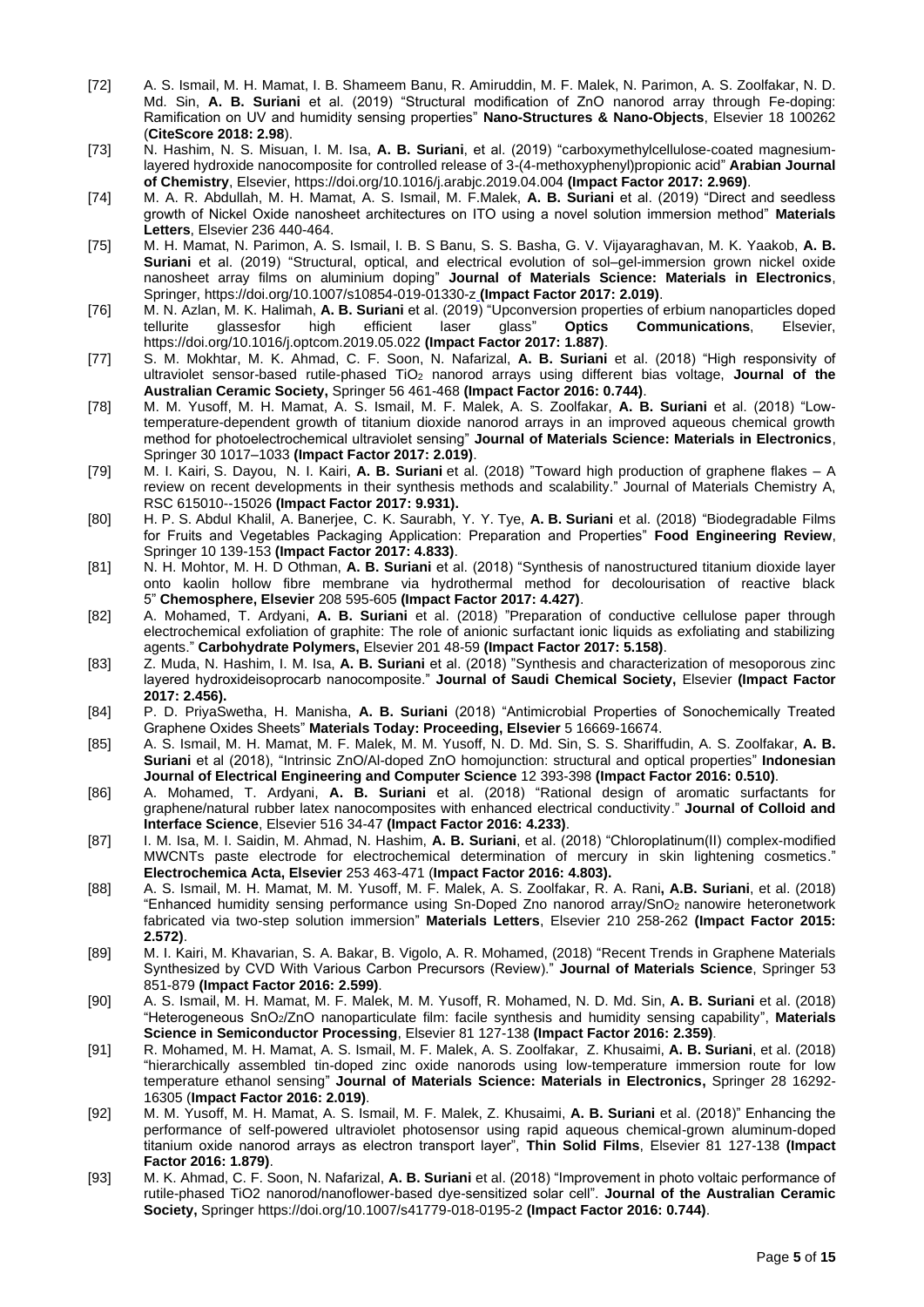- [94] S. M. Mokhtar, M. K. Ahmad, C. F. Soon, N. Nafarizal, A. B. Faridah, **A.B. Suriani** et al. (2018) "fabrication and characterization of rutile-phased titanium dioxide (TiO2) nanorods array with various reaction times using one step hydrothermal method" **Optik-International Journal for Light and Electron Optics**, Elsevier 154 510-515 **(Impact Factor 2015: 0.835)**.
- [95] Z. Muda, N. Hashim, I. M. Isa, N. M. Ali, **A. B. Suriani** et al. (2018) "Synthesis and characterization of carbamate insecticideintercalated zinc layered hydroxide modified with sodium dodecyl sulphate" **IOP Conf. Series: Materials Science and Engineering** 440 012003 doi:10.1088/1757-899X/440/1/012003.
- [96] A. A. Ameer, **A. B. Suriani** et al. (2018) "The fabrication of zinc oxide nanorods and nanowires by solgel immersion methods" **IOP Conf. Series: Journal of Physics**: Conf. Series 1170 (2019) 012005 IOP Publishing doi:10.1088/1742-6596/1170/1/012005.
- [97] N. Hashim, S. N. M. Sharif, Z. Muda, I. M. Isa, N. M. Ali, **A.B**. **Suriani** et al. (2018) "Preparation of zinc layered hydroxide-ferulate and coated zinc layered hydroxide-ferulate nanocomposites for controlled release of ferulic acid", **Materials research innovations,** Springer https://doi.org/10.1080/14328917.2018.1444696.
- [98] S. N. M. Sharif, N. Hashim, I. M. Isa, N. M. Ali, **A. B. Suriani** et al. (2018) "Preparation and characterisation of novel paddy cultivation herbicide nanocomposite from zinc/aluminium layered double hydroxide and quinclorac anion", **Materials research innovations,** Springer https://doi.org/10.1080/14328917.2018.1452586.
- [99] N. Hashim, Z. Muda, I. M. Isa, N. M. Ali, **A. B. Suriani** et al. (2017) "The effect of ion exchange and coprecipitation methods on the intercalation of 3-(4-methoxyphenyl) propionic acid into layered zinc hydroxide nitrate" **[Journal of Porous Materials,](http://ezproxy.um.edu.my:2433/journal/10934)** Springer, 4073/10.1007/s10934-017-0438-6, pp 1-10 (**Impact Factor 2015: 1.624).**
- [100] F. I. M. Fazli, M. K. Ahmad, C. F. Soon, N. Nafarizal, **A. B. Suriani** et al. (2017) "dye-sensitized solar cell using pure anatase TiO<sup>2</sup> annealed at different temperatures" **Optik-International Journal for Light and Electron Optics**, Elsevier 140 1063-1068 **(Impact Factor 2015: 0.835)**.
- [101] M. K. Ahmad, C. F. Soon, N. Nafarizal, **A. B. Suriani** et al. (2016) " Effect of heat treatment to the rutile based dye sensitized solar cell" **Optik-International Journal for Light and Electron Optics**, Elsevier 127 4076-4079 **(Impact Factor 2015: 0.835)**
- [102] A. Mohamed, T. Ardyani, **A. B. Suriani** et al. (2016) "Graphene-philic surfactants for nanocomposites in latex technology". **Advances in Colloid and Interface Science,** Elsevier 230 54-69 **(Impact Factor 2015: 7.813)**.
- [103] A. R. Marlinda, A. Pandikumar, S. Jayabal, N. Yusoff, **A. B. Suriani** et al. (2016) "Voltammetric determination of nitric oxide using a glassy carbon electrode modified with a nanohybrid consisting of myoglobin, gold nanorods, and reduced graphene oxide" **Microchimica Acta,** Springer 183 3077-3085 **(Impact Factor 2015: 4.831)**.
- [104] N. [Hashim, S. N. M.](http://ezproxy.um.edu.my:2095/science/article/pii/S0022369716307612) Sharif, [I. M.](http://ezproxy.um.edu.my:2095/science/article/pii/S0022369716307612) Isa, S. A. [Hamid,](http://ezproxy.um.edu.my:2095/science/article/pii/S0022369716307612) M. Z. [Hussein,](http://ezproxy.um.edu.my:2095/science/article/pii/S0022369716307612) **A. B. Suriani** et al. (2017) "controlled release formulation of an anti-depression drug based on a l-phenylalanate-zinc layered hydroxide intercalation compound." **[Journal of Physics and Chemistry of Solids](http://ezproxy.um.edu.my:2095/science/journal/00223697)**, Elsevier 105 35-44 **(Impact Factor 2015: 2.048)**.
- [105] M. S. Rosmi, S. M. Shinde, N. D. A. Rahman, A. Thangaraja, S. Sharma, K. P. Sharma, Y. Yaakob, R. K. Vishwakarmaa, **A. B. Suriani**, et al. (2016) "Synthesis of uniform monolayer graphene on re-solidified copper from waste chicken fat by low pressure chemical vapor deposition." **Materials Research Bulletin**, Elsevier 83 573-580 **(Impact Factor 2015: 2.288)**.
- [106] N. Hashim, N. S. Misuan, I. M. Isa, A. Kamari, A. Mohamed, **A. B. Suriani**, et al. (2016) "Development of novel nanocomposite consisting of 3-(4-methoxyphenyl) propionic acid and magnesium layered hydroxide for controlled-release formulation". **Journal of Experimental Nanoscience**, Taylor & Francis 11 776-797 **(Impact Factor 2015: 0.832)**.
- [107] N. Hashim, S. N. M. Sharif, M. Z. Hussein, I. M. Isa, A. Kamari, A. Mohamed, N. M. Ali, **A. B. Suriani** et al. (2016) "Layered hydroxide anion exchanger and their applications related to pesticides: A Brief Review" **Materials Research Innovations**, Taylor & Francis 1-17 (**Impact Factor 2015: 0.830**).
- [108] M. K. Ahmad, S. M. Mokhtar, C. F. Soon, N. Nafarizal, **A. B. Suriani** et al. (2016) "Raman investigation of rutilephased TiO<sup>2</sup> nanorods/nanoflowers with various reaction times using one step hydrothermal method." **J Mater Sci: Mater Electron,** Springer 27 7920-7926 **(Impact Factor 2015: 1.798)**.
- [109] M. F. Malek, M. H. Mamat, T. Soga, S. A. Rahman, **A. B. Suriani** et al. (2016) "Thickness-controlled synthesis of vertically aligned c-axis oriented ZnO nanorod arrays: effect of growth time via novel dual sonication sol–gel process." **Japanese Journal of Applied Physics**, IOP Science 51 01AE15-1- 01AE15-6 **(Impact Factor 2015: 1.122).**
- [110] M. K. Ahmad, C. F. Soon, N. Nafarizal, **A. B. Suriani** et al. (2016) "Effect of heat treatment to the rutile based dye sensitized solar cell." **Optik-International Journal for Light and Electron Optics**, Elsevier 127 4076-4079 **(Impact Factor 2015: 0.742)**.
- [111] A. S. Ismail, M. H. Mamat, N. D. Md. Sin, M. F. Malek, A. S. Zoolfakar, **A. B. Suriani** et al. (2016) "Fabrication of hierarchical Sn-doped ZnO nanorod arrays through sonicated sol gel immersion for room temperature, resistive-type humidity sensor applications." **Ceramics International**, Elsevier 42 9785–9795 **(Impact Factor 2015: 2.758)**.
- [112] M. H. Mamat, M. F. Malek, N. N. Hafizah, M. N. Asiah, **A. B. Suriani** et al. (2016) "Effect of oxygen flow rate on the ultraviolet sensing properties of zinc oxide nanocolumn arrays grown by radio frequency magnetron sputtering." **Ceramics International**, Elsevier 42 4107–4119 **(Impact Factor 2015: 2.758)**.
- [113] M. R. M. Asyraf, M. M. Rana, T. Saleh, H. D. E. Fan, A. T. Koch, A. Nojeh, K. Takahata and **A. B. Suriani** (2016) "Study on micro-patterning process of vertically aligned carbon nanotubes (VACNTs)." **Fullerenes, Nanotubes and Carbon Nanostructures,** Taylor & Francis 24 88-99 (**Impact Factor 2015: 0.84)**.
- [114] M. M. Yusoff, M. H. Mamat, M. F. Malek, **A. B. Suriani** et al. (2016) "Growth of titanium dioxide nanorod arrays through the aqueous chemical route under a novel and facile low-cost method". **Materials Letters**, Elsevier 164 294-298 (**Impact Factor 2015: 2.437)**.
- [115] A. Kamari, S. N. M. Yusoff, W. P. Putra, C. F. Ishak, N. Hashim, A. Mohamed, I. M. Isa, **A. B. Suriani** (2015) "The effects of application of agricultural wastes to firing range soil on metal accumulation inipomoea aquatica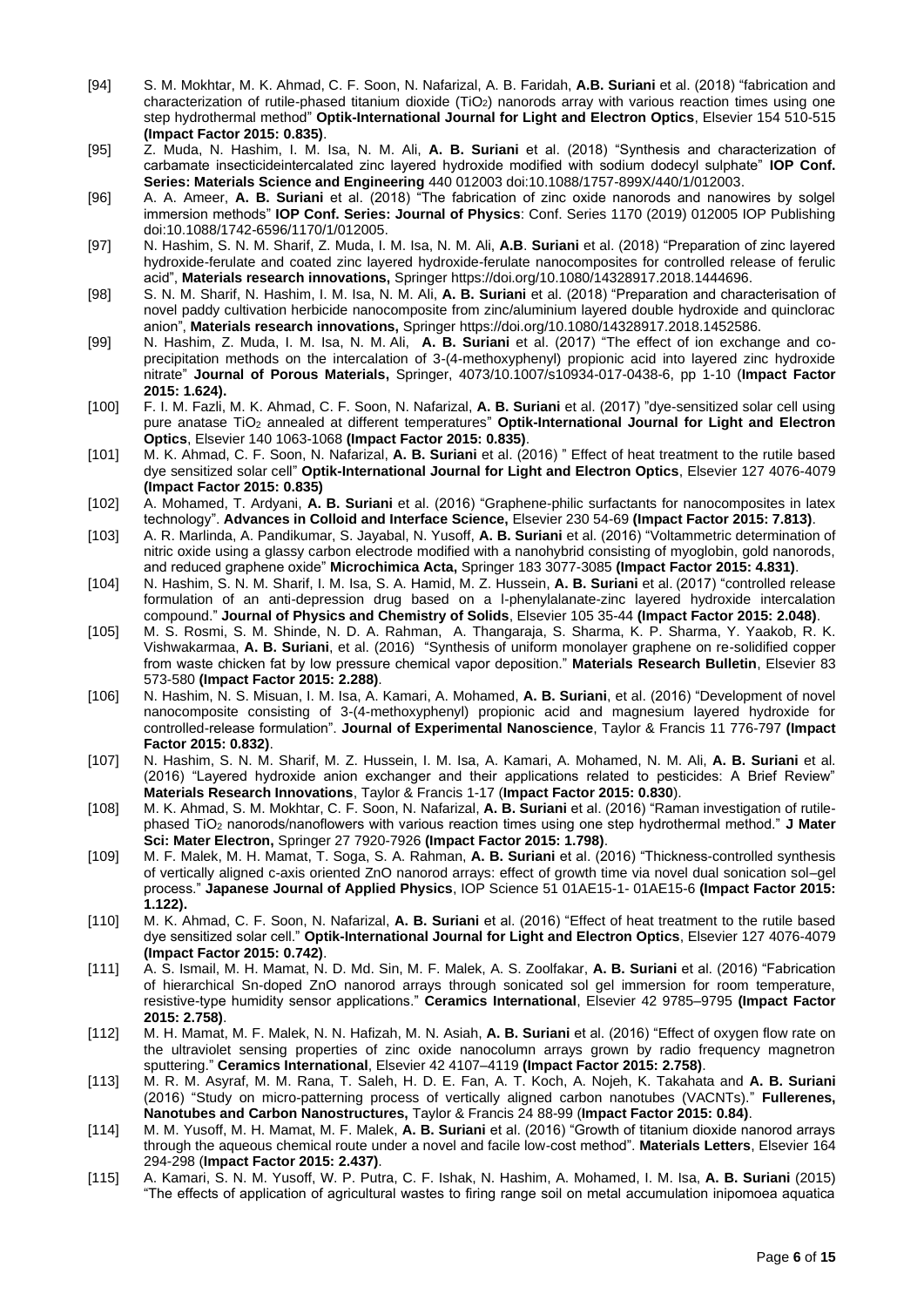and soil metal bioavailability." **Chemistry and Ecology**, Taylor & Francis 31 622–635 **(Impact Factor 2015: 1.281).**

- [116] A. Kamari, W. P. Putra, S. N. M. Yusoff. C. F. Ishak, N. Hashim, A. Mohamed, I. M. Isa, **A. B. Suriani** (2015) "Immobilisation of Cu, Pb and Zn in scrap metal yard soil using selected waste materials." **Bulletin of Environmental Contamination and Toxicology***,* Springer 95 790-795 **(Impact Factor 2015: 1.191).**
- [117] S. N. A. M. Yazid, I. M. Isa, **A. B. Suriani** et al. (2015) "Facile, cost effective and green synthesis of graphene in alkaline aqueous solution." **International Journal of Electrochemical Science** 10 7977 - 7984 **(Impact Factor 2015: 1.692)**.
- [118] I. M. Isa, M. R. Fasyir, N. Hashim, S. A. Ghani, **A. B. Suriani** et al. (2015) *"*A highly sensitive mercury(II) sensor using Zn/Al layered double hydroxide-3(4-hydroxyphenyl)propionate modified multi-walled carbon nanotube paste electrode." **International Journal of Electrochemical Science** 10 6227 - 6240 **(Impact Factor 2015: 1.692)**.
- [119] A. Mohamed, T. Ardyani, **A. B. Suriani** et al. (2015) "Enhanced dispersion of multiwall carbon nanotubes in natural rubber latex nanocomposites by surfactants bearing phenyl groups."**Journal of Colloid and Interface Science**, Elsevier 455 179-187 **(Impact Factor 2015: 3.782)**.
- [120] A. Mohamed, T. Ardyani, **A. B. Suriani** et al. (2016) **"**Effect of surfactant headgroup on low-fluorine-content CO2-philic hybrid surfactants." **The Journal of Supercritical Fluids,** Elsevier 98 127-136 **(Impact Factor 2014: 2.579).**
- [121] M. F. Malek, M. H. Mamat, Z. Khusaimi, M. Z. Sahdan, M. Z. Musa, A. R. Zainun, **A. B. Suriani** et al. (2014) ["Sonicated sol–gel preparation of nanoparticulate ZnO thin films with various deposition speeds: The highly](http://www.sciencedirect.com/science/article/pii/S0925838813018379)  [preferred c-axis \(002\) orientation enhances the final properties.](http://www.sciencedirect.com/science/article/pii/S0925838813018379)" **Journal of Alloys and Compounds,** Elsevier 582 12-21 **(Impact Factor 2015: 3.014)**.
- [122] M. F. Malek, M. H. Mamat, M. Z. Musa, Z. Khusaimi, M. Z. Sahdan, **A. B. Suriani** et al. (2014) ["Thermal](http://www.sciencedirect.com/science/article/pii/S0925838814011025)  [annealing-induced formation of ZnO nanoparticles: Minimum strain and stress ameliorate preferred c-axis](http://www.sciencedirect.com/science/article/pii/S0925838814011025)  [orientation and crystal-growth properties.](http://www.sciencedirect.com/science/article/pii/S0925838814011025)" **Journal of Alloys and Compounds,** Elsevier 610 575-588 **(Impact Factor 2015: 3.014)**.
- [123] S. N. A. M. Yazid, I. M. Isa, **A. B. Suriani** et al. (2014) ["A review of glucose biosensors based on](http://www.tandfonline.com/doi/abs/10.1080/00032719.2014.888731)  [graphene/metal oxide nanomaterials.](http://www.tandfonline.com/doi/abs/10.1080/00032719.2014.888731)" **Analytical Letters,** Taylor &Francis 47 (11) 1821-1834 **(Impact Factor 2015: 1.088)**.
- [124] A. Mohamed, A. K. Anas, **A. B. Suriani** et al. (2014) ["Preparation of multiwall carbon nanotubes \(MWCNTs\)](http://link.springer.com/article/10.1007/s00396-014-3354-1)  [stabilised by highly branched hydrocarbon surfactants and dispersed in natural rubber latex nanocomposites.](http://link.springer.com/article/10.1007/s00396-014-3354-1)" **Colloid and Polymer Science**, 292 (11) 3013-3023 **(Impact Factor 2015: 1.890)**.
- [125] N. Hashim, Z. Muda, M. Z. Hussein, I. M. Isa, A. Mohamed, A. Kamari, **A. B. Suriani** et al. (2016) "A brief review on recent graphene oxide-based material nanocomposites: Synthesis and applications." **J. Mater. Environ. Sci.** 7 (9) 3225-3243 **(Impact Factor 2015: 1.210)**.
- [126] N. A. Asli, M. S. Shamsudin, **A. B. Suriani** et al. (2013) ["Effect of the ratio of catalyst to carbon source on the](http://link.springer.com/article/10.1186/2228-5547-4-23)  [growth of vertically aligned carbon nanotubes on nanostructured porous silicon templates.](http://link.springer.com/article/10.1186/2228-5547-4-23)" **International Journal of Industrial Chemistry**, Springer 4 (1) 1-7.
- [127] N. A. Asli, M. S. Shamsudin, A. N. Falina, M. S. Azmina, **A. B. Suriani** et al. (2013) ["Field electron emission](http://www.sciencedirect.com/science/article/pii/S0167931713002062)  [properties of vertically aligned carbon nanotubes deposited on a nanostructured porous silicon template: The](http://www.sciencedirect.com/science/article/pii/S0167931713002062)  [hidden role of the hydrocarbon/catalyst ratio.](http://www.sciencedirect.com/science/article/pii/S0167931713002062)" **Microelectronic Engineering,** Elsevier 108 86-92 **(Impact Factor 2015: 1.277)**.
- [128] M. S. Shamsudin, M. Maryam, S. A. M. Zobir, N. A. Asli, **A. B. Suriani** et al. (2013) ["Synthesis and nucleation](http://link.springer.com/article/10.1186/2193-8865-3-13)[growth mechanism of almost catalyst-free carbon nanotubes grown from Fe-filled sphere-like graphene-shell](http://link.springer.com/article/10.1186/2193-8865-3-13)  [surface.](http://link.springer.com/article/10.1186/2193-8865-3-13)" **Journal of Nanostructure in Chemistry,** Springer 39 (1) 1-12.
- [129] M. H. Mamat, Z. Khusaimi, M. Z. Musa, **A. B. Suriani** et al. (2012) "Effects of aluminium doping and electrode distance on the performance of aligned zinc oxide nanorod array-based ultraviolet photoconductive sensors". **Japanese Journal of Applied Physics**, IOP Science 51 06FE04-1-06FE04-7 **(Impact Factor 2015: 1.122)**.
- [130] M. Salina, R. Ahmad, **A. B. Suriani** et al. (2012) "Bandgap alteration of transparent zinc oxide thin film with mg dopant." **Transactions on Electrical and Electronic Materials** 13 64-68 **(Impact Factor 2015: 0.312)**.
- [131] S. A. M. Zobir, **A. B. Suriani** et al. (2012), "Raman spectroscopic study of carbon nanotubes prepared using fe/zno-palm olein-chemical vapour deposition." **Journal of Nanomaterials** 2012 451473 **(Impact Factor 2015: 1.758)**.
- [132] M. S. Shamsudin, M. F. Achoi, M. N. Asiah, L. N. Ismail, **A. B. Suriani** et al. (2012), "An investigation on the formation of carbon nanotubes by two-stage chemical vapor deposition." **Journal of Nanomaterials** 2012 972126 **(Impact Factor 2015: 1.758)**.
- [133] M. Salina, M. H. Mamat, **A. B. Suriani** et al. (2011) "Highly conductive vertically aligned carbon nanotubes grown on Mg0.3Zn0.7O thin film template using thermal chemical vapour deposition method." **Japanese Journal of Applied Physics**, IOP Science 50 06GE02-1-06GE02-5 **(Impact Factor 2015: 1.122)**.
- [134] A. A. Azira, **A. B. Suriani** et al. (2011) "Carbon Nanotubes Formation from Fe/Ni/Mg by Camphor Oil Decomposition," **Journal of the Ceramics Society of Japan** 119 125-128 **(Impact Factor 2015: 0.698)**.
- [135] M. H. Mamat, Z. Khusaimi, M. Z. Musa, **A. B. Suriani** et al. (2011) "Controllable growth of vertically aligned aluminum doped zinc oxide nanorod arrays prepared using novel low temperature sonicated sol-gel immersion method at different precursor solution," **Japanese Journal of Applied Physics**, IOP Science 50 06GH04-1- 06GH04-6 **(Impact Factor 2015: 1.122)**.
- [136] A. A. Aziz, D. H. A. I. Hassim, **A. B. Suriani** et al. "Reinforcement of multiwalled carbon nanotubes/natural rubber nanocomposite prepared by latex technology (2012). **Journal of Science and Technology in the Tropics** 8 131-140.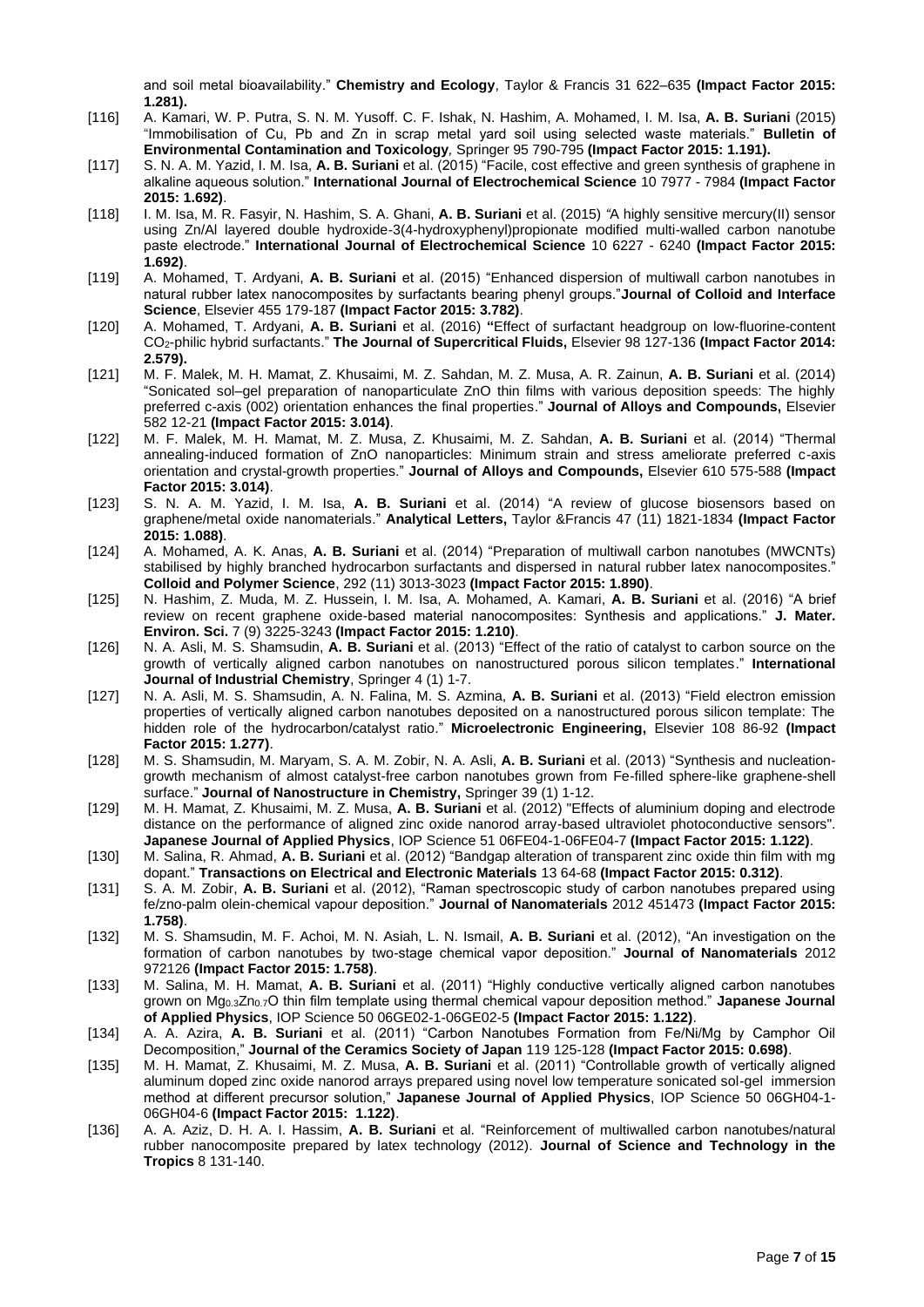# **Supervisions**

# **Main Supervisor**

#### **PhD -Completed**

- [1] Doctoral Degree, Nor Dalila Abdul Rahman, Synthesis of Aligned Carbon Nanotubes from Waste Chicken Fat using Thermal Chemical Vapor Deposition Method for Field Emission Devices, 2012/2015, **Completed**. - **Bitara, Best Thesis, and Graduate on Time (GOT) Awards during Convocation Ceremony**.
- [2] Doctoral Degree, Nurhafizah Binti Md Disa, Synthesis Graphene Oxide using Electrochemical Exfoliation Method for Electrode Materials Application, 2013/2016, **Completed**. **Bitara Awards during Convocation Ceremony**.
- [3] Doctoral Degree, Muqoyyanah, Fabrication of Graphene Oxide/Titanium Dioxide Hybrid Material for Solar Cell and Membrane Application. 2016/2019, **Distinction written in Academic Transcript, Bitara Awards and International Excellent Student Awards for PhD during Convocation Ceremony**.
- [4] Doctoral Degree, Khayri Zaid, Carbon Based Materials as Adsorbent in Water Pollution Management. 2016/2019, **Completed - International Student.**
- [5] Doctoral Degree, Al Masoodi Ali Abdul Ameer Mohammed, Fabrication of ZnO-Graphene Oxide Nanocomposites for Ultraviolet Light Fabrication of ZnO-Graphene Oxide Nanocomposites for Ultraviolet Light Sensor Application. 2017/2020, **Completed - International Student.**
- [6] Doctoral Degree, Norhafizah Jusoh, Development of Scaled-up Prototype of Oil-Based CNT Production (SUPER-CNT-PRO) System utilizing Domestic Vegetable Oil Sources as Carbon Feedstock, 2013/2016, **Completed.**

#### **MSc-Completed**

- [1] Masters Degree, Suhufa Alfarisa, Synthesis of Carbon Nanostructured Materials From Waste Engine Oil Using Thermal Chemical Vapor Deposition Method, 2013/2015, **Completed- International Student- GOT Award during Convocation Ceremony**.
- [2] Masters Degree, Rika Noor Safitri, Enhancement Of Field Electron Emission Properties Of Carbon Nanotubes/Zinc Oxide Nanocomposites Using Single And Multi-Step Methods, 2013/2015, **Completed-International Student- GOT Award during Convocation Ceremony**.
- [3] Masters Degree, Fatiatun, Synthesis and Characterization of Graphene/ZnO Nanocomposites and Their Potential Applications for Transparent Conductive Electrodes, 2016/2018, **Completed- International Student-GOT Award during Convocation Ceremony**.
- [4] Masters Degree, Nurfalina Binti Alias, Sintesis Nanotiub Karbon daripada Minyak Masak Terpakai dan Sifat Pemancaran Elektron Medan, 2011/2015, **Completed**.
- [5] Masters Degree, Nur Azmina Binti Mohamed Safian, Optimization of Physical Properties of Carbon Nanotubes from Palm Oil Precursor using Thermal Chemical Vapor Deposition Method, 2011/2013, **Completed**.
- [6] Master Degree, Nur Jannah Binti Idris, Facile Preparation of Zinc Oxide Nanostructures-Reduced Graphene Oxide Nanocomposites for Efficient Ultraviolet Sensing Properties, 2018/2020, **Completed.**
- [7] Master Degree, Rosmanisah Binti Mohamat, Fabrication of Hydrophilic, Agglomerated-Free PVdF/Graphene Oxide Hybrid Membranes for Water Treatment Application, 2018/2020, **Completed.**

# **PhD - Ongoing**

[1] Doctoral Degree, Rosmanisah Binti Mohamat, Fabrication of Hydrophilic, Agglomerated-Free Polyethersulfone/Graphene Oxide/Titanium Dioxide Hybrid Membrane for Water Treatment Application, 2020/2023, **Ongoing.**

#### **Co-Supervisor**

#### **PhD**

- [1] Doctoral Degree (UiTM), Noor Asnida Binti Asli (UiTM), The Study of Growth Mechanism of Aligned Carbon Nanotubes on Porous Silicon Nanostructures, 2010/2012, **Completed**.
- [2] Doctoral Degree (UPSI), Siti Nur Akmar Mohd Yazid, Synthesis and Characterisation of Metal Oxide/ Graphene Nanocomposites for Glucose Sensor Applications, 2013/2016, **Completed**.
- [3] Doctoral Degree (UPSI), Tertya Ardyani, Graphene-Philic Surfactants for Latex Technology, 2015/2018, **Completed**.
- [4] Doctoral Degree (UiTM), Marmeezee Mohd Yusoff, Synthesis and Characterization of Graphene-doped TiO<sub>2</sub> for Ultraviolet Photoconductive Sensor Application, 2015/2018, **Completed**.
- [5] Doctoral Degree (USM), Muhammad Izhar Kairi, Synthesis of Large Area Graphene using Chemical Vapor Deposition, 2015/2018, **Completed**.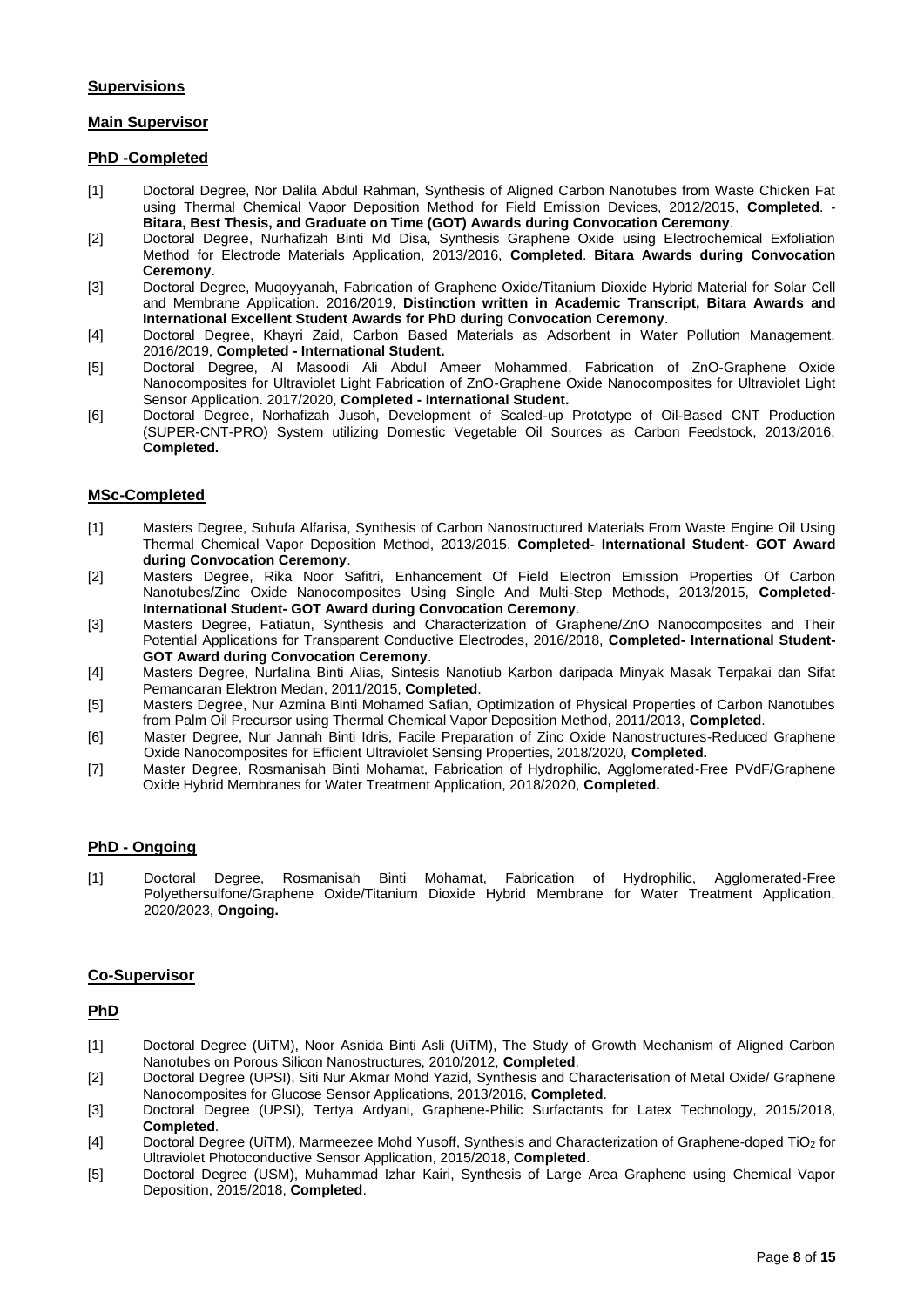- [6] Doctoral Degree (UiTM), Ahmad Syakirin Bin Ismail @ Rosdi, Humidity Sensing Performance of Aligned Assembly Arrays of Zinc Oxide Nano Composited Layers via Low Temperature lmmersion Method 2016/2019, **Completed**.
- [7] Doctoral Degree (UPSI), Nur Amirah Binti Jamaluddin, Wastewater Treatment of Palm Oil Mill Effluent (POME) by Responsive Graphene with Magnetic Surfactants, 2017/2020, Ongoing.
- [8] Doctoral Degree (UTM), Nurul Jannah Ismail, Faculty of Chemical & Energy Engineering, 2018/2021, Ongoing.

# **MSc**

- [1] Masters Degree (UPSI), Amira Shakila Binti Razali, Electrical and Structural Properties of Carbon Nanotube Effect an a Novel Calixarene Thin Films for Metal Cation Sensing.Composites, 2012/2014, **Completed**.
- [2] Masters Degree (UiTM), Muhammad Salleh Shamsudin, Preparation and Characterization of Carbon Nanotubes from Camphor Oil and Its Utilization in PMMA/CNT Nanocomposite, 2010/2012, **Completed**.
- [3] Masters Degree (UPSI), Nur Shazana Atiqa Mohd Zamri, Properties of Cellulose Composite Made of CNT and Oil Palm Empty Brunch Cellulose, 2012/2014, Ongoing.
- [4] Masters Degree (UPSI), Nor Izzati binti Mohd Ali, Development of Kenaf Nanocellulose Graphene Paper for Electrical Conductive Paper, 2012/2014, Ongoing.
- [5] Masters Degree (UPSI), Mohd Shali Muda, Synthesis, Characterization, and Application of Chitosan Functionalized Graphene Oxide Nanocomposites for Pesticide Formulations 2014/2016, Ongoing.
- [6] Masters Degree (UiTM), Shatini Md Said, Sensitivity Enhancement of Humidity Sensor on GO/SnO2/ZnO Nanostructured Film Prepared using Thermal Chemical Vapor Deposition 20172019, Ongoing.
- [7] Masters Degree (UPM), Muhammad Amir Faiz Bin Mohd Shaifuddin, Metal Free Catalyst Carbon Nanotubes (CNTs) From Tea Waste Using CVD Method 2018/2020, Ongoing.

#### **Awards**

- [1] **National Finalist for Malaysia**, **the ASEAN-U.S. Science Prize for Women 2019**.
- [2] **Silver Medal- Virtual International Research & Innovation Symposium and Exposition**, 2020 UTHM.
- [3] **High Impact Article Journal Publication Award**, Excellent Achievement Award 2019, UPSI.
- [4] **High Impact Article Journal Publication Award**, Excellent Achievement Award 2018, UPSI.
- [5] **Highest Citation Award**, Faculty of Science & Mathematics, UPSI, 2018.
- [6] **Highest Scopus Article Journal Contributor Award**, Faculty of Science & Mathematics, UPSI, 2018.
- [7] **Highest International Grant Receiver Award**, Faculty of Science & Mathematics, UPSI, 2018.
- **Excellent Service Award**, UPSI, 2018.
- [9] **Silver Medal, Materials Technology Challenges, (MTC 2019),** Malaysian Solid State Science and Technology Society (MASS) and Universiti Putra Malaysia, March 2019.
- [10] **Excellent Journal Publication Award**, UPSI, April 2019.
- [11] **Outstanding Scientist in Physics**, Venus International Foundation, India, Aug 2018.
- [12] **Silver Medal,** MTE 2018, Feb 2018.
- Silver Medal, Pecipta 2017, Oct 2017.
- [14] **Runner-up Prize** at **Malaysia Toray Science Foundation**, **Science Education Award 2017**, Dec 2017.
- [15] **MASS 2016 Young Researcher Award in Solid State Science and Technology** by MASS, Nov 2016.<br>[16] **Excellent Journal Publication Award**, UPSI, Jun 2016.
- **Excellent Journal Publication Award**, UPSI, Jun 2016.
- [17] **Journal Article Publication Incentive**, UPSI, Jun 2016.
- [18] **Outstanding Contribution in Reviewing** Materials Letters, Elsevier, July 2015.
- [19] **Outstanding Contribution in Reviewing** Materials & Design, Elsevier, July 2015.
- [20] **L'Oreal-UNESCO National Fellowship 2013 for Young Women in Material Sciences Award.**
- [21] **Bronze Medal,** Pecipta 2015, December 2015.
- [22] **Silver** and **Bronze Medals**, 26th International Invention, Innovation Technology Exhibition (ITEX 2015), May 2015.
- [23] **Silver Medal, BioInnovation 2014, November 2014.**<br>[24] **2 Silver Medals**, 25<sup>th</sup> ITEX 2014, May 2014.
- [24] **2 Silver Medals**, 25th ITEX 2014, May 2014.
- **Promising Academician Award, UPSI, May 2014.**
- [26] **Best Poster Awards**, NANO-SciTech2014, Mac 2014.
- 
- [27] **Gold Medal**, Pecipta 2013, November 2013. [28] **Excellent Service Award 2012**, UPSI, April 2013.
- [29] **Gold**, **Silver** and **Bronze** Medals, Malaysia Technology Expo 2013 (MTE 2013), February 2013.
- 
- [30] **3 Best Poster Awards**, NANO-SciTech2013, Mac 2013**.** [31] **Article/Journal Publication Incentive Award**, UPSI, Staff Excellence Award Ceremony 2013.
- [32] **Gold Medal Incentive Award during 2013 National and International Research and Innovation Expo**, UPSI, Staff Excellence Award Ceremony 2013.
- [33] **Excellent Research Award**, UiTM, May 2012.
- [34] **The Best Award (cash worth RM1000)** & **2 Gold Medals**, MTE 2012, February 2012.
- [35] **Best Poster Award**, Advanced Materials Conference (AMC 2012), December 2012.
- [36] **Malaysia Toray Science Foundation: Science Education Award 2013 and 2011** (Winner Prize- RM6k & RM2k).
- [37] **Gold Medal**, BioMalaysia 2011, **November 2011.**
- [38] **Silver Medal**, **39th Exhibition of Inventions Geneva,** April 2011**.**
- [39] **Outstanding Paper Award, ICAE 2011**, **Korea**, November 2011.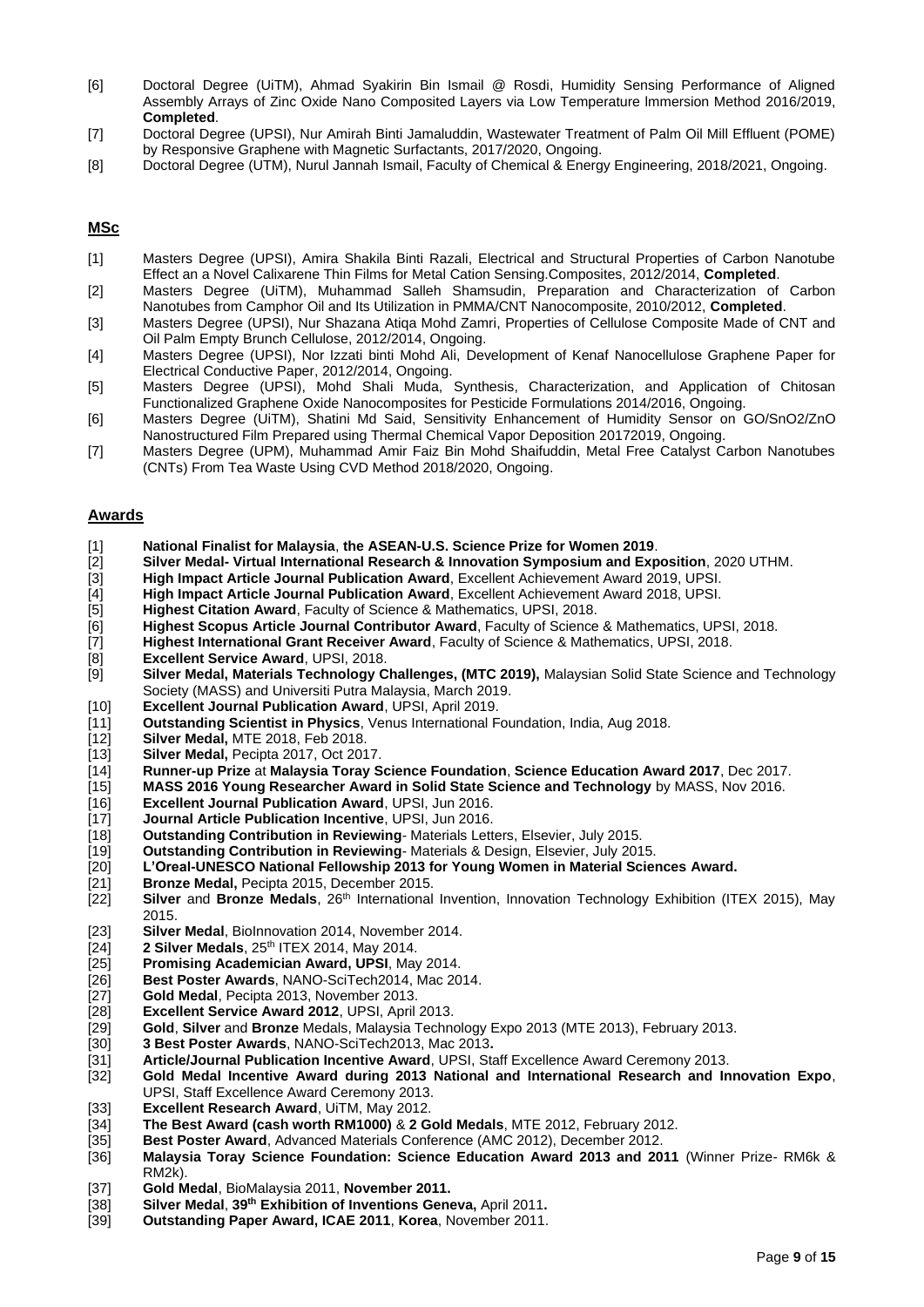- [40] **Best Poster Award**, INSC 2011, July 2011.
- 141] **Silver Medal**, 21<sup>st</sup> ITEX 2010, Mei 2010.<br>[42] **Bronze Medal** at MTE 2010, Februari 20
- [42] **Bronze Medal** at MTE 2010, Februari 2010.
- [43] **Diamond Award: Special Award for Women Inventor (cash worth RM3000 & certificate)**,
- 7 th Invention, Innovation and Design (IID) UiTM, Januari 2010.
- [44] **Diamond Award: Invention (Category: Student) (cash worth RM3000 & certificate)**, 7th IID UiTM, January 2010.
- [45] Silver Medal and Best Poster Award, 3<sup>rd</sup> International Conference on Functional Material and Devices, ICFMD 2010, Jun 2010.
- [46] **Gold Medal**, IID Special Edition (IIDSE), UiTM, October 2010.
- [47] **Best Presenter Award**, Kolokium Kebangsaan Pasca Siswazah Sains dan Matematik 2010, UPSI, December 2010.
- [48] **Silver Medal** and **Best Booth Award**, IID Faculty of Applied Sciences, UiTM, October 2009.
- Best Poster Award, NANO-SciTech2008, November 2008.

# **Patents/Utility Innovations**

- [1] Title: Method of Preparing Graphene and Graphene Based Nanocomposites Via Electrochemical Exfoliation, Filing No.: IP2016000616
- [2] Title: Vertically Aligned Carbon Nanotubes, Filing No. : UI2010004930
- [3] Title: A Method For Producing Vertically Aligned Carbon Nanotubes From Palm Oil, Filing No. : UI2010004929

# **Commercialization**

**Patent Licensing (Filing No.: IP2016000616) - UPSI AND UGENT TECH SDN. BHD. (Company No. MA651928-U)**

# **MOU/MOA**

Collaborative R&D Agreement between Mimos Semiconductor Sdn Bhd and Universiti Pendidikan Sultan Idris (CRADA) 13 Oct 2017

# **Research Project-Grants**

# **Principal Investigator (PI)**

# **International and Private Grants**

- [1] **TWAS-COMSTECH Research Grant Award,** Amount: RM38k, Duration: February 2017-February 2019- **Completed**.
- [2] **Kurita Water and Environment Foundation**, **Japan**, Amount: RM10,915.10 (JPY300,000), Duration: October 2017-October 2019-**Completed**.
- [3] **Kurita Water and Environment Foundation**, **Japan**, Amount: RM10,915.10 (JPY300,000), Duration: October 2015-October 2016-**Completed**.
- [4] *L'Oréal-***UNESCO National Fellowship 2013 for Young Women in Material Sciences**, Amount: RM20k, Duration: Jan 2014-Dec 2015 - **Completed**.
- [5] **Malaysia Toray Science Foundation** (MTSF), Amount: RM20k Duration: Dec 2012- Dec 2014 **Completed**.
- [6] **MTSF**, Amount: RM10k, Duration: Oct 2010- Oct 2011 **Completed**.
- [7] **Geran Pembangunan Modul Saintis Muslim,** Amount: RM 15,000.00, Duration: Feb 2021 Dec 2022 **Ongoing**
- [8] **Geran Penyelidikan Kolaborasi Internasional,** Amount: RM 10133.00, Duration: Dec 2021 June 2023 **Ongoing**

# **Ministry Grants - Completed**

- [1] **Niche Research Grant Scheme (NRGS)**, Amount RM 5,000,000 Duration : 1 Jan 2014 24 Aug 2020- **Completed**.
- [2] **Insentif Geran Sanjungan Penyelidikan Kementerian Pendidikan Malaysia**, Amount: RM1k, Duration: Jan 2015.
- [3] **Prototype Research Grant Scheme (PRGS)**, Amount: RM174k, Duration: Oct 2013-April 2016 **Completed**.
- [4] **Skim Geran Penyelidikan dan Inovasi MARA**, Amount: RM35k, Duration: Mac 2015-Feb 2016 **Completed**.
- [5] **Research Acculturation Collaborative Effort Grant** (RACE)*,* Amount: RM50k, Duration: Dec 2012-June 2014 - **Completed**.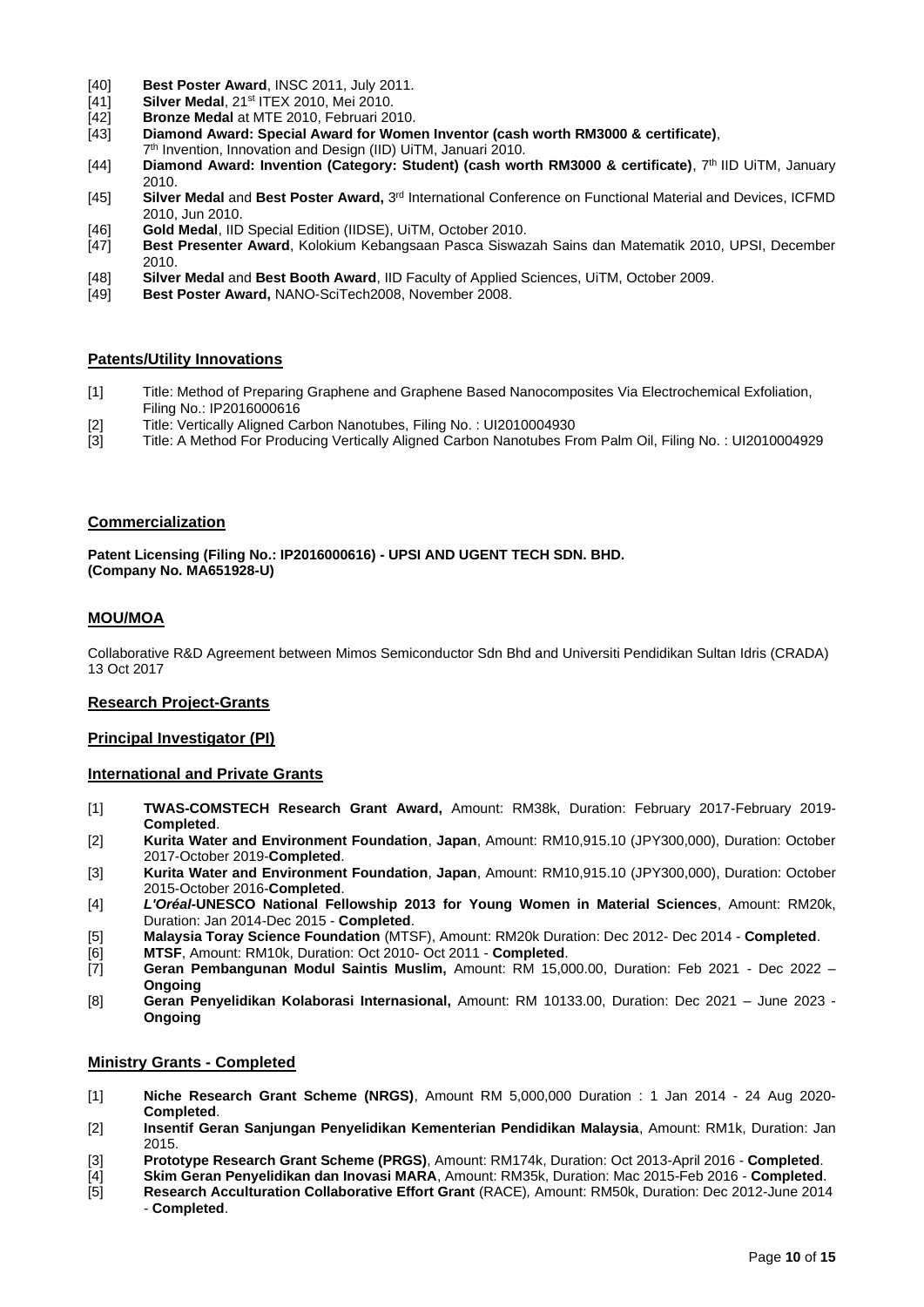- [6] **Fundamental Research Grant Scheme (FRGS)**, Amount: RM102,080, Duration: Nov 2015- April 2018 **Completed**.
- [7] **FRGS**, Amount: RM82k Duration: Oct 2010-Feb 2014 **Completed**.
- [8] **University Research Grant** (GPU)*,* Amount: RM9400, Duration: Jan 2012 to Jan 2013 **Completed**.

#### **Ministry Grants- Ongoing**

- [9] **Ministry of Science, Technology and Innovation (MOSTI) Science Fund**, Amount: 298750, Duration: Aug 2014-July 2017- **Final Report has been submitted, Awaiting for Completion Approval**.
- [10] **GERAN PENYELIDIKAN FUNDAMENTAL (FRGS) FASA 1/2020,** Amount: RM 128,867.00, Duration: November 2020 to October 2022. Ongoing.

#### **Investigator**

#### **Completed**

- [1] Kurita Water and Environment Foundation, Japan, Amount: RM10,915.10 (JPY300,000), Duration: October 2015-October 2016-Completed.
- [2] Skim Geran Penyelidikan dan Inovasi MARA, Amount: RM26k, Duration: Aug 2015-Jan 2017 – Completed.
- [3] FRGS, Amount: RM111,170 Duration: Dec 2014-Dec 2016 Completed.
- [4] PRGS, Amount: RM150k, Duration: Jan 2012-April 2016 Completed.
- [5] ERGS, Amount: RM150k Duration: June 2013-June 2016 Completed.
- [6] FRGS, Amount: RM108k Duration: Aug 2011- Mac 2014 Completed
- [7] ANGKASA Grant, Kementerian Sains Teknologi dan Inovasi, Amount: RM102,730, Duration: Aug 2012 to Aug 2015 - Completed.
- [8] RACE, Amount: RM48k, Duration: Dec 2012-Jan 2016 Completed.
- 
- [9] RAGS, Amount: RM72800 RM Duration: Jan 2013-Jan 2015 Completed. RAGS, Amount: RM65k RM Duration: Sept 2013-Sept 2015 - Completed.
- [11] FRGS, Amount: RM71,450 Duration: July 2011-June 2013 Completed.
- [12] Islamic Educational, Scientific, and Cultural Organization (ISESCO) Amount: RM38831, Duration: Jan 2016-Jan 2018 – Completed
- [13] Kurita Water and Environment Foundation, Japan, Amount: RM11,893.00 (JPY300,000), Duration: October 2016-October 2017- Completed.
- [14] FRGS, Amount: RM143,600 Duration: Nov 2015-Nov 2018 Completed.<br>[15] FRGS, Amount: RM84,800 Duration: July 2014-Jan 2017 Completed.
- FRGS, Amount: RM84,800 Duration: July 2014-Jan 2017 Completed.
- [16] FRGS, Amount: RM93,200 Duration: Nov 2015-Oct 2017 Completed.
- [17] RACE, Amount: RM49,900, Duration: Feb 2014-Feb 2017 Completed.

# **Ongoing**

- [1] FRGS, Amount: RM136,000 Duration: Jan 2019 to Dec 2020 -Ongoing.
- [2] GPU*,* Amount: RM20000, Duration: June 2018 to June 2019 Ongoing.

#### **Contribution to Society**

#### **International Journal Reviewer**

- [1] ACS Applied Materials & Interfaces Impact Factor (IF):6.723 2 Contribution in Reviewing.
- 
- [2] Chemical Engineering Journal-Elsevier-IF: 5.310 2 Contributions in Reviewing.<br>[3] ACS Sustainable Chemistry & Engineering– Impact Factor (IF): 5.267-1 Contrib [3] ACS Sustainable Chemistry & Engineering– Impact Factor (IF): 5.267-1 Contribution in Reviewing.<br>[4] Journal of Cleaner Production- IF:4.959-1 Contributions in Reviewing.
- Journal of Cleaner Production- IF:4.959-1 Contributions in Reviewing.
- [5] Journal of Hazardous Materials-IF: 4.836 -1 Contribution in Reviewing.
- [6] Materials and Design-IF:3.997- 7 Contributions in Reviewing.
- [7] Organic Electronics-IF:3.471- 1 Contributions in Reviewing.
- [8] Applied Surface Science-Elsevier-IF: 3.150 -2 Contribution in Reviewing.
- [9] Journal Alloy and Compound-Elsevier-IF:3.014- 9 Contributions in Reviewing.<br>[10] Materials Letters-Elsevier- IF: 2.489-35 Contributions in Reviewing.
- Materials Letters-Elsevier- IF: 2.489-35 Contributions in Reviewing.
- [11] Materials Science in Semiconductor Processing –IF: 2.264 -1 Contribution in Reviewing.
- [12] Journal of Nanomaterials-Hindawi-IF: 1.758-1 Contribution in Reviewing.
- [13] Vacuum- IF:1.558 2 Contributions in Reviewing.
- [14] Desalination and Water Treatment-Taylor and Francis –IF: 1.272-1 Contribution in Reviewing.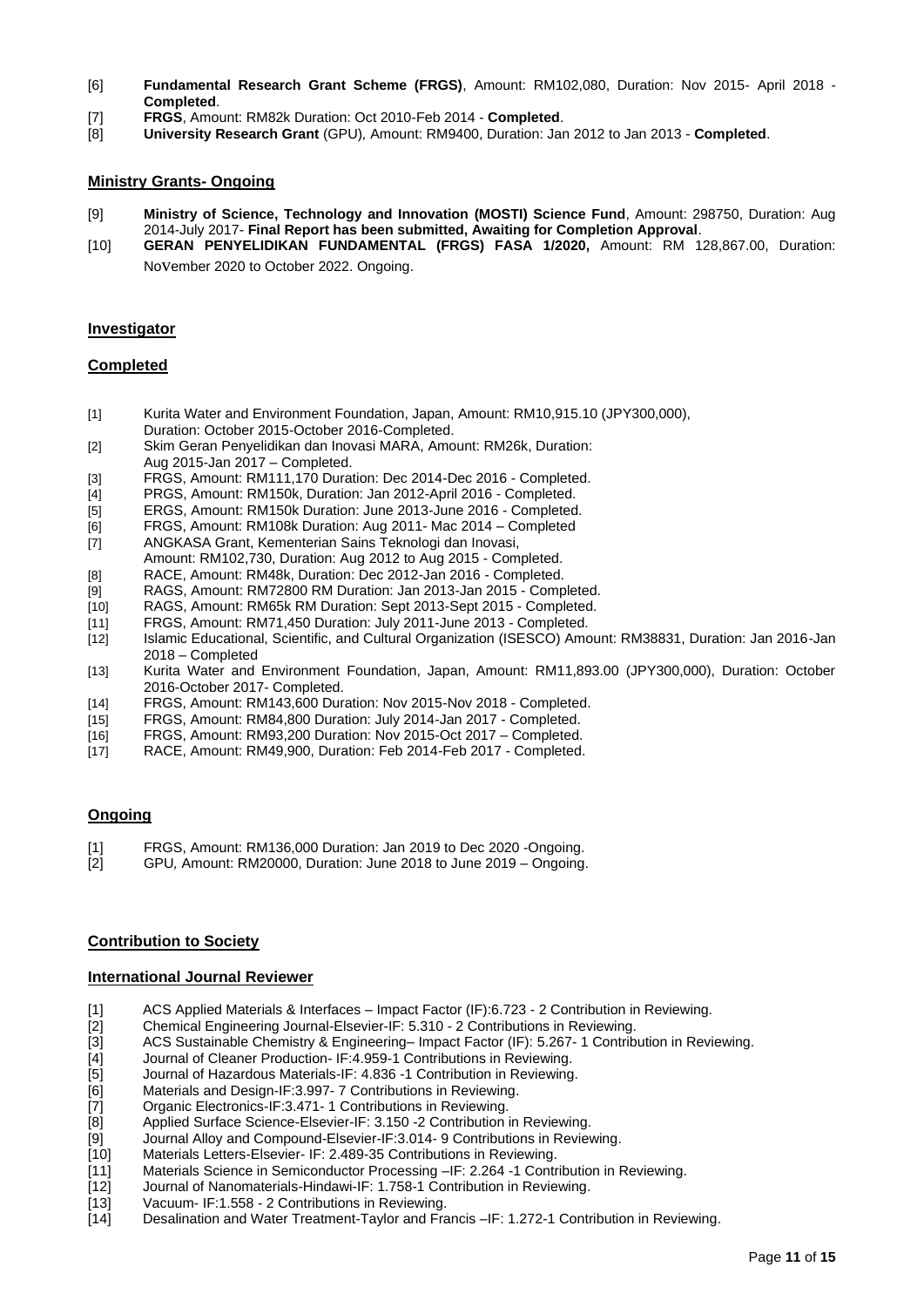- [15] Journal of Taibah University Medical Sciences, Elsevier –IF:0.530-1 Contribution in Reviewing.
- [16] Journal of Nanoparticle Research-Springer –IF:2.184-1 Contribution in Reviewing.
- Materials Research Innovations, Taylor & Francis -IF: 0.830 -1 Contribution in Reviewing.
- [18] Journal of Materials Research –Cambridge University Press -2 Contributions in Reviewing.<br>[19] Cogent Chemistry-Taylor and Francis-1 Contribution in Reviewing.
- [19] Cogent Chemistry-Taylor and Francis-1 Contribution in Reviewing.<br>[20] Cogent Environmental Science-Taylor and Francis-1 Contribution i
- Cogent Environmental Science-Taylor and Francis-1 Contribution in Reviewing.
- [21] Journal of Engineering-Hindawi-1 Contribution in Reviewing.
- Advancement in Scientific and Engineering Research-Scienceweb Publishing (2014) -1 Contribution in Reviewing.
- [23] Advances in Materials Physics and Chemistry[-Scientific Research-](http://www.scirp.org/)1 Contribution in Reviewing.<br>[24] Pertanika Journal of Science & Technology, Scopus-1 Contribution in Reviewing.
- [24] Pertanika Journal of Science & Technology, Scopus-1 Contribution in Reviewing.<br>[25] Jurnal Sains dan Matematik, FSM, UPSI -1 Contribution in Reviewing.
- [25] Jurnal Sains dan Matematik, FSM, UPSI -1 Contribution in Reviewing.<br>[26] Reviewer of new book proposal titled Thermal Transport in Carbon
- [26] Reviewer of new book proposal titled *Thermal Transport in Carbon-Based Nanomaterials* from Gang Zhang (Institute of High Performance Computing, A\*STAR, Singapore) for Micro & Nano Technology Book Series, Elsevier (Remunerated USD100) - October 2015.
- [27] External Examiner, PhD Thesis, Bharathidasan University, India, 2017 (1 PhD Student).
- [28] External Examiner, PhD Thesis, Anna University Chennai, India, 2017 (2 PhD Students).<br>[29] External Examiner, PhD Thesis, UiTM, Malaysia, 2018 (1 PhD Student).
- [29] External Examiner, PhD Thesis, UiTM, Malaysia, 2018 (1 PhD Student).<br>[30] External Examiner, PhD Thesis, UTM, Malaysia, 2017-2018 (2 PhD Stud
- External Examiner, PhD Thesis, UTM, Malaysia, 2017-2018 (2 PhD Students).
- [31] External Examiner, PhD Thesis, UTHM, Malaysia, 2019 (1 PhD student).<br>[32] External Examiner, MEng Thesis, USM, 2016 (1 MSc Student).
- External Examiner, MEng Thesis, USM, 2016 (1 MSc Student).
- [33] External Examiner, MSc Thesis, UniMAP, 2017 (1 MSc Student).<br>[34] External Examiner, MSc Thesis, UTM, 2015-2018 (6 MSc Studen
- [34] External Examiner, MSc Thesis, UTM, 2015-2018 (6 MSc Students).<br>[35] External Examiner, MEng Thesis, UTHM, 2015-2018 (3 MSc Studen
- [35] External Examiner, MEng Thesis, UTHM, 2015-2018 (3 MSc Student).<br>[36] External Examiner, MSc Thesis, UPM, 2018 (1 MSc Student).
- [36] External Examiner, MSc Thesis, UPM, 2018 (1 MSc Student).<br>[37] 2012 IEEE Symposium on Business, Engineering & Industrial
- [37] 2012 IEEE Symposium on Business, Engineering & Industrial Applications (ISBEIA 2012).<br>[38] 2012 IEEE Colloquium on Humanities, Science and Engineering (CHUSER 2012).
- 2012 IEEE Colloquium on Humanities, Science and Engineering (CHUSER 2012).

#### **Keynote and Invited Speaker**

- [1] Keynote Speaker at International Conference on Research, Implementation and
- Education of Mathematics and Science (ICRIEMS) at the YOGYAKARTA, INDONESIA, 25/9-29/9/2020.
- [2] Keynote Speaker at MJIC 2020 at UiTM SHAH ALAM, MALAYSIA, 28 Feb-02 March 2020.
- [3] Keynote Speaker at UPIS 2018 and The 32nd National Seminar on Physics PSI Programme, Universitas Negeri Semarang, INDONESIA, 03-05 May 2018.
- [4] Keynote Speaker at International Conference on Engineering, Life Sciences and Social Science (ICEL3S 2018), Universiti Selangor (UNISEL), MALAYSIA, 09-10 Feb 2018.
- [5] Keynote Speaker at The 9<sup>th</sup> International Conference on Nanoscience and Nanotechnology 2018 (Nano-SciTech 2018), UiTM Malaysia, 26 Feb – 1 March 2018.
- [6] Keynote Speaker at International Conference on Engineering, Life Sciences and Social Science (ICEL3S 2018), UNISEL MALAYSIA, 9-10 Feb 2018.
- [7] Keynote Speaker at 13th National Seminar on Laboratory Technology (SKETMA 13), UPSI MALAYSIA, 21-23 Aug 2017.
- [8] Keynote Speaker at The 2nd Electronic and Green Materials International Conference 2016 (EGM 2016), Phuket, THAILAND, 1-2 May 2016.
- [9] Invited Speaker at International Conference on Nano for Energy and Water (NEW)-2017 and Indo-French Workshop on Water Networking, University of Petroleum and Energy Studies (UPES), Dehradun, INDIA, 22-24 Feb 2017.
- [10] Invited Speaker at 8th International Conference on Nanoscience and Nanotechnology (Nano-Scitech 2017), Institute of Business Excellence, UITM Shah Alam, MALAYSIA, 24 – 27 February 2017
- [11] Invited Speaker at International Conference on Recent Advances in Material and Chemical Sciences
- (ICRAMCS-2015), Gandhigram Rural Institute, Gandhigram, Tamil Nadu, INDIA, 14-15 December 2015.
- [12] Invited Speaker at National Congress on Membrane Technology 2016 (NATCOM 2016), Johor, MALAYSIA, 24- 25 August 2016.
- [13] Invited Speaker at 3<sup>rd</sup> Malaysia Graphene and Carbon Nanotubes Workshop on 19-20 Oct 2015, UTM, Kuala Lumpur, MALAYSIA.
- [14] Invited Speaker for International Conference on Nanoelectronic Technology Devices and Materials 2015 (IC-NET 2015), Shah Alam, Malaysia, 27 February-3 March 2015.
- [15] Invited Speaker for Graduate-on-Time (GOT) Workshop Targeting Postgraduate Students, Institute of Graduate Studies, UPSI, 2015.
- [16] Invited Speaker for GOT Workshop Targeting Postgraduate Students, Institute of Graduate Studies, UPSI, 2014.
- [17] Invited Speaker for the PL-Raman Workshop on the 27 28 November 2013 at Universiti Teknologi MARA (UiTM), Shah Alam, jointly organised together with ALV Technologies Sdn Bhd and University of Malaya (UM).
- [18] Invitation to deliver a motivational talk in conjunction with the "Kem Naungan Wahyu 2016" under Pusat Pengajian Ilmu Wahyu, Persatuan Huffaz, Melaka, 27 November 2016.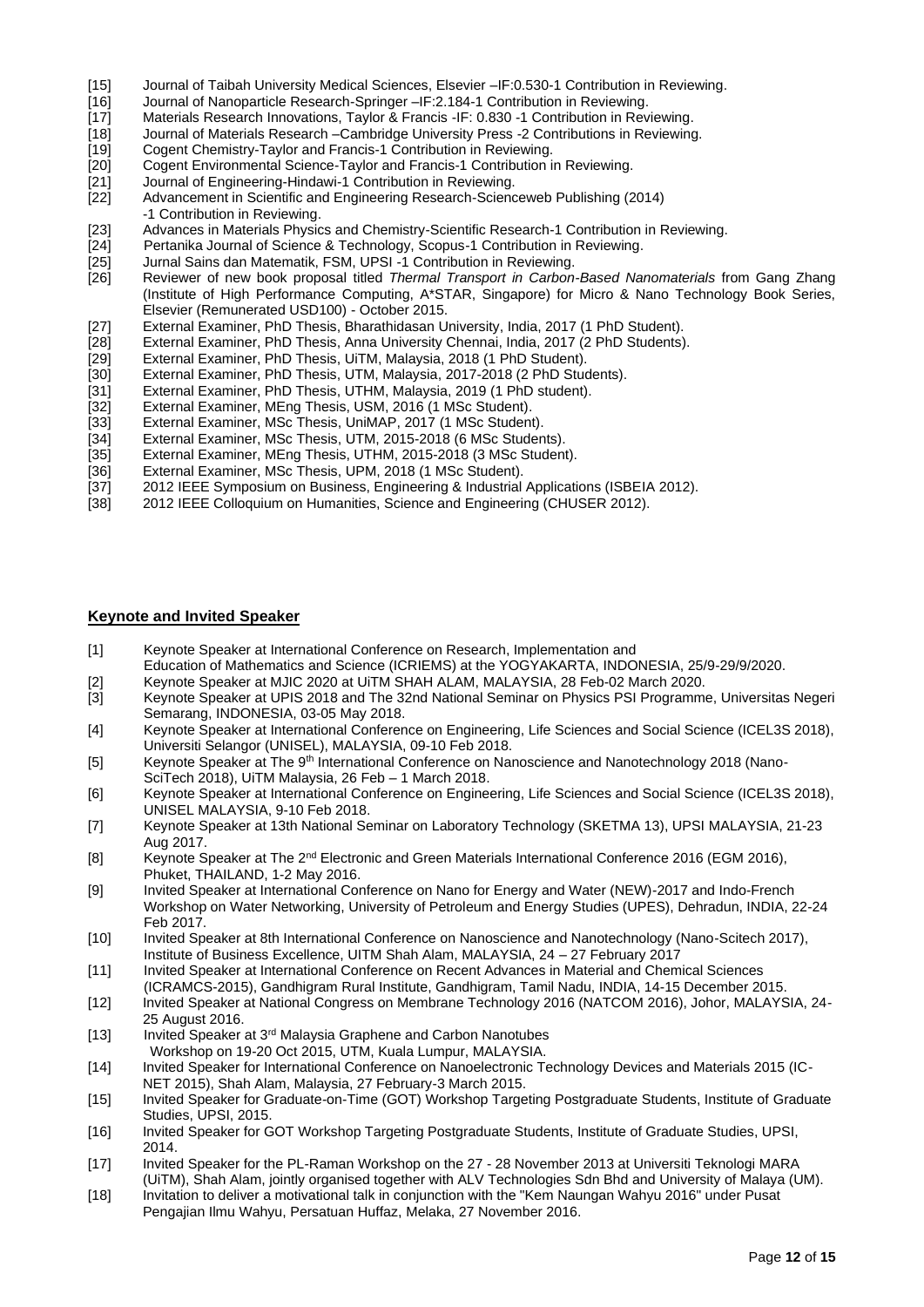- [19] Invitation to deliver a motivational talk in conjunction with the "Kem Naungan Wahyu 2015" under Pusat Pengajian Ilmu Wahyu, Persatuan Huffaz, Melaka, 21-22 November 2015.
- [20] Invitation to deliver a motivational talk and share success stories/ experience inconjunction with school holiday programme (MAY 2015) organised by Pusat Pengajian Ilmu Wahyu, Persatuan Huffaz, Melaka, 30-31 May 2015.
- [21] Invitation to deliver a motivational talk and share success stories/ experience inconjunction with school holiday programme (MAY 2014) organised Pusat Pengajian Ilmu Wahyu, Persatuan Huffaz, Melaka, 31 May 2014.
- [22] Invitation to deliver a motivational talk in conjunction with school holiday programme (November 2014) organised by Pusat Pengajian Ilmu Wahyu, Persatuan Huffaz, Melaka, 22-23 Nov 2014.
- [23] Invitation to deliver a motivational talk in conjunction with the "Kem Naungan Wahyu 2013" under Pusat Pengajian Wahyu, Persatuan Huffaz, Melaka.
- [24] Invitation to present the latest research activities in conjunction with the Institute of Science (IOS), UiTM colloquium series 2012.
- [25] Invitation to deliver a motivational talk in conjunction with the "Kem Naungan Wahyu 2012" under Pusat Pengajian Wahyu, Persatuan Huffaz, Melaka.
- [26] Invitations to deliver talks on the meeting of Deputy Vice Chancellor and postgraduate (MSc, PhD) Students.

# **Appointments/Committee**

- 
- [1] Deputy Vice Chancellor (Research and Innovation), UPSI, 1 Feb 2019-1 Feb 2022. [2] Appointed as Deputy Chairman at Malaysia Higher Education Ministry from 05/09/2020 to March 2021<br>
[3] Appointed as Visiting Professor at UTHM from 01/10/2019 to 30/09/2021<br>
[4] Appointed as External Panel for UTHM's Ac
- [3] Appointed as Visiting Professor at UTHM from 01/10/2019 to 30/09/2021
- Appointed as External Panel for UTHM's Academic Staff Promotion
- (Assoc. Prof.) -7 Apr 2020.
- [5] Appointed as Head of Cluster (Science & Innovation) The Centre for Women Advancement & Leadership CWAL, UNIKL on 17/01//2022
- [6] Appointed as Visiting Professor at Universitas Sebelas Maret, Indonesia September-October 2022.<br>[7] Appointed as External Examiner for VK7 Application at UKM on 15/02/2022.
- Appointed as External Examiner for VK7 Application at UKM on 15/02/2022.
- [8] Appointed as Panelist for L'OREAL-UNESCO FOR WOMEN IN SCIENCE FORUM CALL FOR APPLICATIONS, 2022 on 28/04/2022.
- [9] Appointed as Head of Expert for Festival of Ideas 2021, MOHE on 19/08/2021.
- [10] Appointed as Preliminary Jury Panel for the L'Oréal-UNESCO For Women in Science Award 2020 by L'Oréal Malaysia, 9 – 30 September 2021.
- [11] Appointed as Sector Chairman (Tissue and Nanofibers Thin Film) for University of Technology Baghdad, Iraq on 24/06/2021.
- [12] Appointed as Chairman (Research Committee) for CAPEU on 05/02/2021.
- [13] Appointed as Publisher for CAPEU on 18/01/2021.<br>[14] Appointed as External Examiner for VK7 Applicatio
- Appointed as External Examiner for VK7 Application at UTHM on 25/12/2020.
- [15] Appointment as an Advisory Editorial Board of Journal of Science and Technology at UTHM on 1/1/2021.<br>[16] Appointed as speaker at Kegiatan Diskusi Publik, UNIVERSITAS ISLAM NEGERI WALISONGO SEMAR.
- [16] Appointed as speaker at Kegiatan Diskusi Publik, UNIVERSITAS ISLAM NEGERI WALISONGO SEMARANG, Indonesia on 9/6/2021.
- [17] Appointed as Referee for VK7 Application of PM Dr Melor Md Yunus of UKM, on 26/2/2021.<br>[18] Appointed as Organizing Committee of IPCSM 2021. UPSI 07/08/2021.
- [18] Appointed as Organizing Committee of IPCSM 2021, UPSI 07/08/2021.<br>[19] Appointed as Visiting Professor at Universitas Negeri Yogyakarta from 9
- Appointed as Visiting Professor at Universitas Negeri Yogyakarta from 9/11/2020 to 30/11/2020.
- [20] Appointed as Panelist webinar series for the topic on Models of International Collaborative Research in the New Normal, Philippine Normal Universiti 30/10/2020.
- [21] Appointed as Editor for Journal of Electrical & Electronic Systems Research (JEESR), UiTM from Dec 2019 to Nov 2022.
- [22] Appointed as Deputy Chairman at Malaysia Higher Education Ministry from 05/09/2020 to March 2021.<br>[23] Appointed as Visiting Professor at UTHM from 01/10/2019 to 30/09/2021.
- Appointed as Visiting Professor at UTHM from 01/10/2019 to 30/09/2021.
- [24] Appointed as Associate Member at Institute of Science UiTM Shah Alam from 01/02/2016 to 31/01/2019.
- [25] Appointed as UPSI's Senate Member, 9 Jan 2019 8 Jan 2022.
- [26] Appointed as External Panel for Unisel's Academic Staff Promotion
- (Assoc. Prof.) -26 Sept. 2014.
- [27] Appointed as Associate Member at Institute of Science UiTM Shah Alam from 01/02/2016 to 31/01/2019
- [28] Appointed as UPSI's Senate Member, 9 Jan 2019 8 Jan 2022.
- [29] Appointed as Preliminary Jury Panel for the L'Oréal-UNESCO For Women in Science Award 2018 by L'Oréal Malaysia, 6 June - 25 Oct 2018.
- [30] Appointed as Chairman for Workshop on Appraiser Preparation for Standard of Secondary School Curriculum Textbooks, Central Zone 2018, organised by Textbook Division of Ministry of Education Malaysia 24-26 Jan 2018.
- [31] Appointed As Member of The Evaluation Committee on Fundamental Research Funding of Higher Education Ministry, 10 Jan 2018.
- [32] Appointed as Deputy Chairman for selection panel of BEST JOURNAL AWARD CATEGORY during MAPIM-KPT AWARD 2017 organised by MAPIM (MALAYSIA SCHOLARLY PUBLISHING COUNCIL) and Ministry of Higher Education on 13 DEC 2017 - 30 APR 2018.
- [33] Appointed as Steering Committee for MALAYSIA SCHOLARLY PUBLISHING COUNCIL session of 2018/2019.
- [34] Appointed as Committee Member of Research, Publication, Consultation, Commercialization and Innovation Committee (MJ3PIU), UPSI, July 2018 onwards.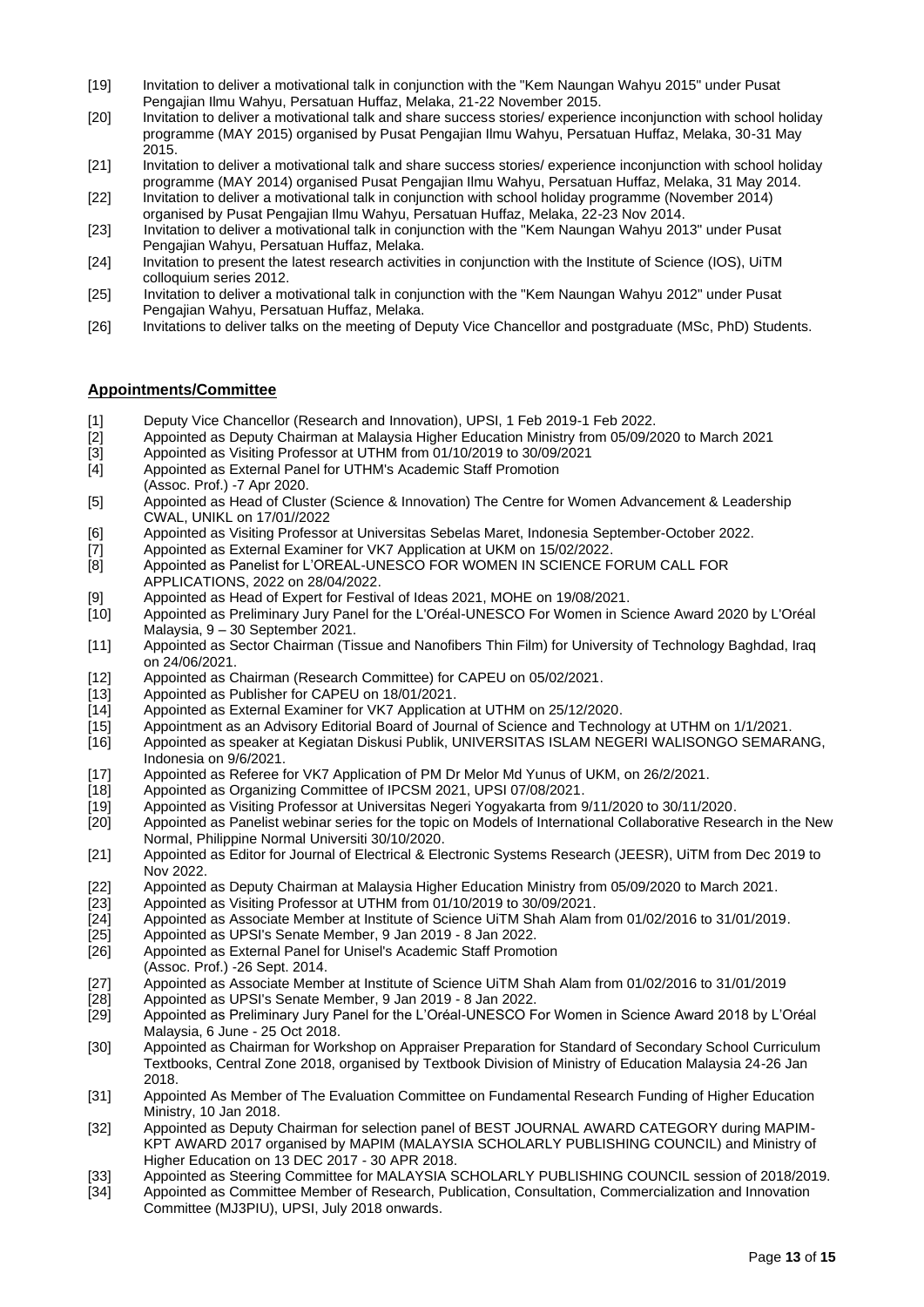- [35] Appointed as Task Force member for UI Greenmetric World University Ranking, Universiti Pendidikan Sultan Idris, Sept 2018 - Sept 2020.
- [36] Appointed as Chief Panel for UPSI Academic Excellence Award 2017, Universiti Pendidikan Sultan Idris, 16 October 2018.
- [37] Appointed as Committee Member for 6th International Postgraduate Conference on Science and Mathematics 2018 (IPCSM 2018) & International Conference on Education, Mathematics and Science 2018 (ICEMS 2018) 30 -31 October 2018.
- [38] Appointed as Advisory Committee for 2nd International Symposium on Advanced Materials and Nanotechnology 2018, UPM, MALAYSIA, 15-16 Aug 2018.
- [39] Appointed as Speaker for International Research Grant Workshop and Publication Talk, FSM UPSI, 17 April 2018
- [40] Appointed as Nanotechnology Panel for Workshop on Development of National Nanotechnology Laboratory by NATIONAL NANOTECHNOLOGY CENTRE, MOSTI on 26-28 NOV 2017.
- [41] Appointed as Preliminary Jury Panel for the L'Oréal-UNESCO For Women in Science Award 2017 by L'Oréal Malaysia, 6 June - 24 Oct 2017.
- [42] Appointed as Unpaid Consultant for Universiti Pendidikan Sultan Idris's Lecturers for International Postgraduate Conference on Science and Mathematics 2017 (IPCSM 2017) & International Conference on Science, Technology, Engineering and Mathematics 2017 (ICSTEM2017) by Educational Planning and Research Division, Ministry of Education Malaysia 1 April -30 October 2017.
- 
- [43] Director of UPSI PRESS, UPSI, 15 Aug 2017 1 Jan 2019. [44] Editorial Board for Cogent Physics, Taylor & Francis Group, Oxfordshire, UK, 15 March 2017 until present.
- Chief Editor of EDUCATUM Journal of Science, Mathematics and Technology, UPSI, Feb 2016-Feb 2018.
- [46] Editorial Board for Composite Materials Science Publishing Group (SciencePG) 3 December 2016 until present.<br>[47] Editorial Board Members for International Journal of Electrical & Electronic Systems Research (IEESR)
- Editorial Board Members for International Journal of Electrical & Electronic Systems Research (IEESR) (ISSN:1985-5389),
- 1 February 2017 until present.<br>Appointment as Nanotechnoloc
- Appointment as Nanotechnology Panel for Workshop on Development of National Nanotechnology Laboratory by NATIONAL NANOTECHNOLOGY CENTRE, MOSTI on 26-28 NOV 2017.
- [49] Appointment as Preliminary Jury Panel for the L'Oréal-UNESCO for Women in Science Award 2017 by L'Oréal Malaysia, 6 June - 24 Oct 2017.
- [50] Appointed as Deputy Chairman for selection panel of Best Journal Award Category during MAPIM-KPT Award 2017 organised by MAPIM (Malaysia Scholarly Publishing Council) and Ministry of Higher Education on 13 DEC 2017 - 30 APR 2018
- [51] Appointed as SECRETARIAT for UPSI's Journal Article Writing & Publishing Workshop, 16 NOV 2017<br>[52] Appointed as Technical Manager in the Committee Member for ISO Certification of FESEM Laboratory
- Appointed as Technical Manager in the Committee Member for ISO Certification of FESEM Laboratory, Faculty Science & Mathematics, UPSI, 04 Oct 2017 - 04 Oct 2019.
- [53] Appointed as Expert Panel for the Revisions of Degree Program Bachelor Degree in Education (Physics) with Honours- 1 Oct 2017 - 30 Sept 2018.
- [54] Head of Department of Physics, Faculty of Science & Mathematics (FSM), UPSI, May 2013-May 2015.<br>[55] Research Fellow-Nanotechnology Research Centre, FSM, UPSI.
- Research Fellow-Nanotechnology Research Centre, FSM, UPSI.
- [56] Research Fellow-NANO-SCiTech Centre, Institute of Science, UiTM.
- [57] Invited speaker for Sharing Session Program "Tips to Get International and Industrial Grants : Toray and Kurita", at Faculty of Electrical Engineering UiTM Shah Alam, 5 Apr 2017.
- [58] Invited to give Consultation and Professional Advice for Fundamental Research Grant Scheme Application, Faculty of Engineering and Life Sciences, UNISEL, 18 Jan 2017.
- [59] Invitation as Speaker for FRGS Grant Workshop 2017 at Fakulti Seni Komputeran dan Industri Kreatif, UPSI, 19 Jan 2017.
- [60] Invitation as Speaker for Sharing Sessions for International Research Grant Application, Faculty of Science and Mathematics, UPSI, 22 Feb 2017.
- [61] Director- Community Service Program "A Day as a Junior Scientist" with Sekolah Rendah Integrasi Teras Islam, Slim River, Perak, 7 Sept. 2016, UPSI.
- [62] MOHE Grant Assessor Programme, AKEPT, MOHE, 19-20 Sept. 2016.
- [63] Panel Interviewer for University Lecturer (DS52) 14 Aug 2014.
- Panel Interviewer for Pure Science Scholarship Programme (MYBRAINSC) 2016 Sponsorship of Ministry of Education Malaysia - 25-28 July 2016.
- [65] Invited Facilitator for Workshop on National Graphene Development Plan organised by National Nanotechnology Directorate (NND), MOSTI –Melaka-17-19 June 2014.
- [66] Represented UPSI during Workshop on National Nanocellulose Roadmap and Action Plan Development in conjunction with National Nano Programme 2016, NND, MOSTI -12 October 2016.
- [67] Represented UPSI in Nanocellulose Research Planning Workshop Preparing Roadmap and Action Plan Development Phase by NND, MOSTI -24 November 2016
- [68] Invitation as Expert Consultant for Poster Presentation Judging Scheme in The International Conference on Life Sciences Revolution 2016 (ICLSR 2016)-Shah Alam- 29-30 November 2016.
- [69] Invited as Panel Judge during 2nd National Festival on Science, Technology & Innovation Faculty of Applied Sciences UiTM, 14 Nov 2016.
- [70] Appointed as Judge for oral presentation session during National Congress on Membrane Technology Conference 2016 (NATCOM 2016) Johor, 24-25 August 2016.
- [71] Appointed as Advisory Committee for Master of Technology (Material Science) Program, Faculty of Science, Universiti Malaya, 16 June 2015.